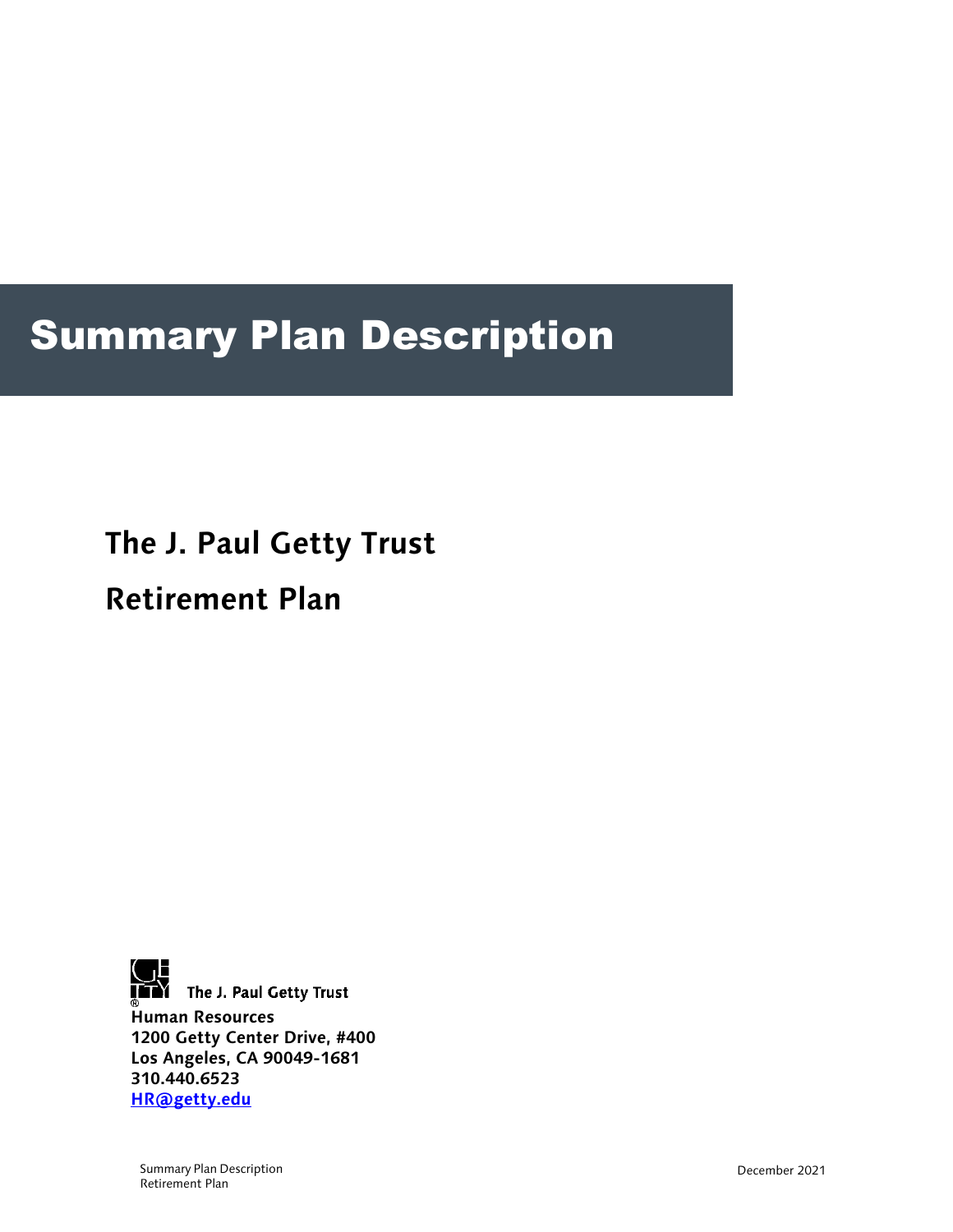## **Contents**

| DEATH BENEFIT                                                       |  |
|---------------------------------------------------------------------|--|
|                                                                     |  |
| If You Die After Leaving the Getty But Before Payments Begin 12     |  |
| If You Die After Leaving the Getty But After Payments Have Begun 13 |  |
| IMPORTANT RETIREMENT INFORMATION - CONTINUING THE PLAN  13          |  |
|                                                                     |  |
|                                                                     |  |
|                                                                     |  |
|                                                                     |  |
|                                                                     |  |
|                                                                     |  |
|                                                                     |  |
|                                                                     |  |
|                                                                     |  |
|                                                                     |  |
|                                                                     |  |
|                                                                     |  |
|                                                                     |  |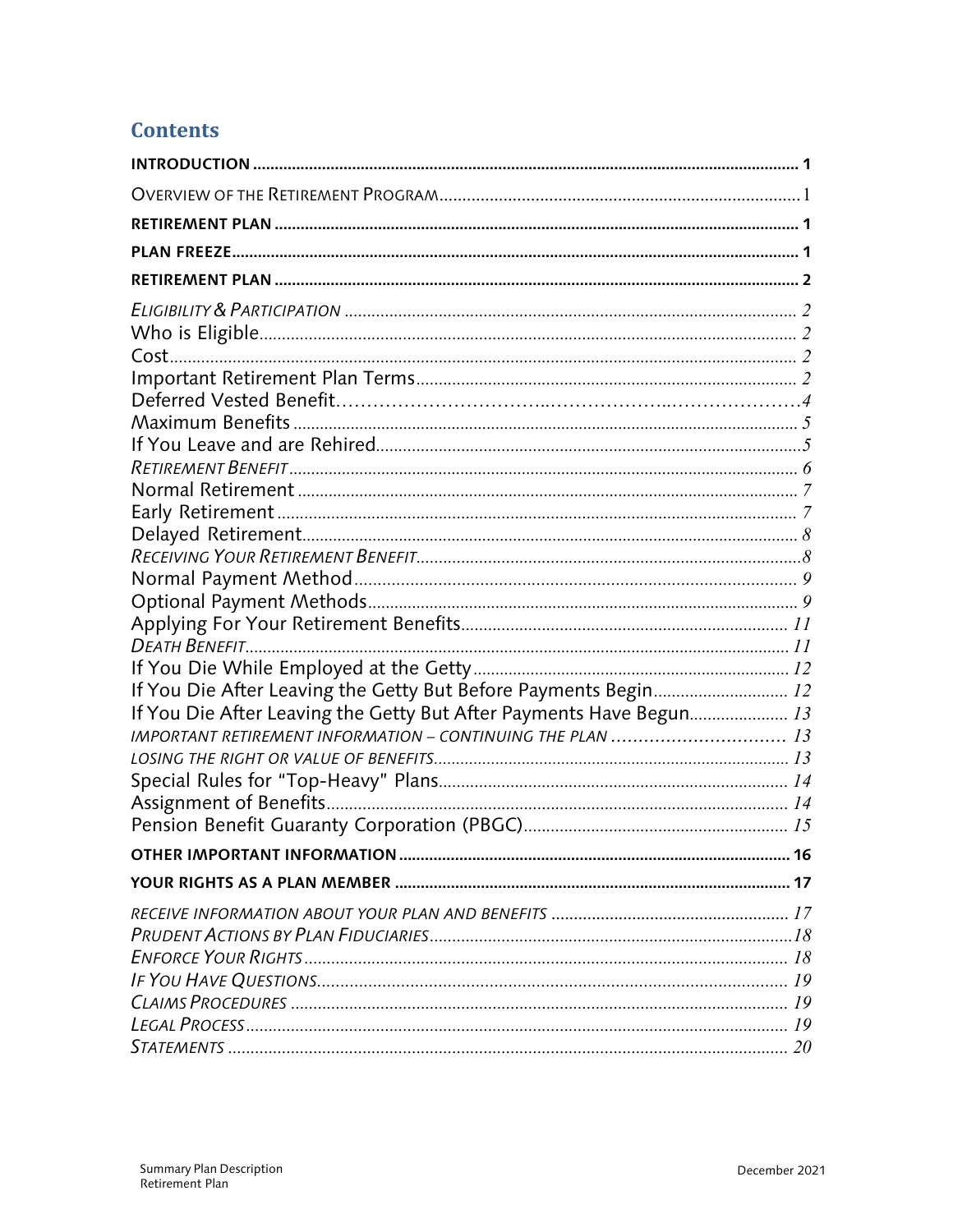## **INTRODUCTION**

This booklet is the Summary Plan Description (SPD) for the J. Paul Getty Trust Retirement Plan.

If there is any conflict between this SPD and the Plan document, the Plan document will govern. This SPD supersedes any previously issued SPDs or booklets describing the above-mentioned plan. This SPD is not intended as a contract and should not be construed as creating contractual obligations. Furthermore, the plan is not an employment contract and does not afford any employee the right of continued employment. All benefits are subject to change solely at the discretion of the Getty.

You should read this SPD carefully and keep it with your other important benefit information for future reference. If you have any questions about the Plan that are not answered in this booklet, please call Getty Human Resources at 310.440.6523 or send an email to HR@getty.edu.

## **Overview of the Retirement Program**

#### **Retirement Plan**

The J. Paul Getty Trust is interested in helping you prepare for your future financial needs, especially income during your retirement years. One way the Getty does this is through the J. Paul Getty Trust Retirement Plan.

The J. Paul Getty Trust Retirement Plan (Retirement Plan) is a defined benefit plan. This means that the benefit amount you receive at retirement is based on a specific formula using factors such as your length of service, age and pay. The benefit you earn through this plan is provided entirely by the Getty at no cost to you.

#### **Plan Freeze**

After December 31, 2016 (the "Freeze Date"), no Participant will receive any Years of Service for benefit accrual purposes under the Plan, and will not receive any Earnings updates nor any other increase in his or her Accrued Benefit. However, increases in age, Years of Service and Years of Service for Vesting, as applicable, will continue to be recognized solely for purposes of determining whether there is a vested benefit upon leaving the Getty, as well as for determining eligibility for early retirement.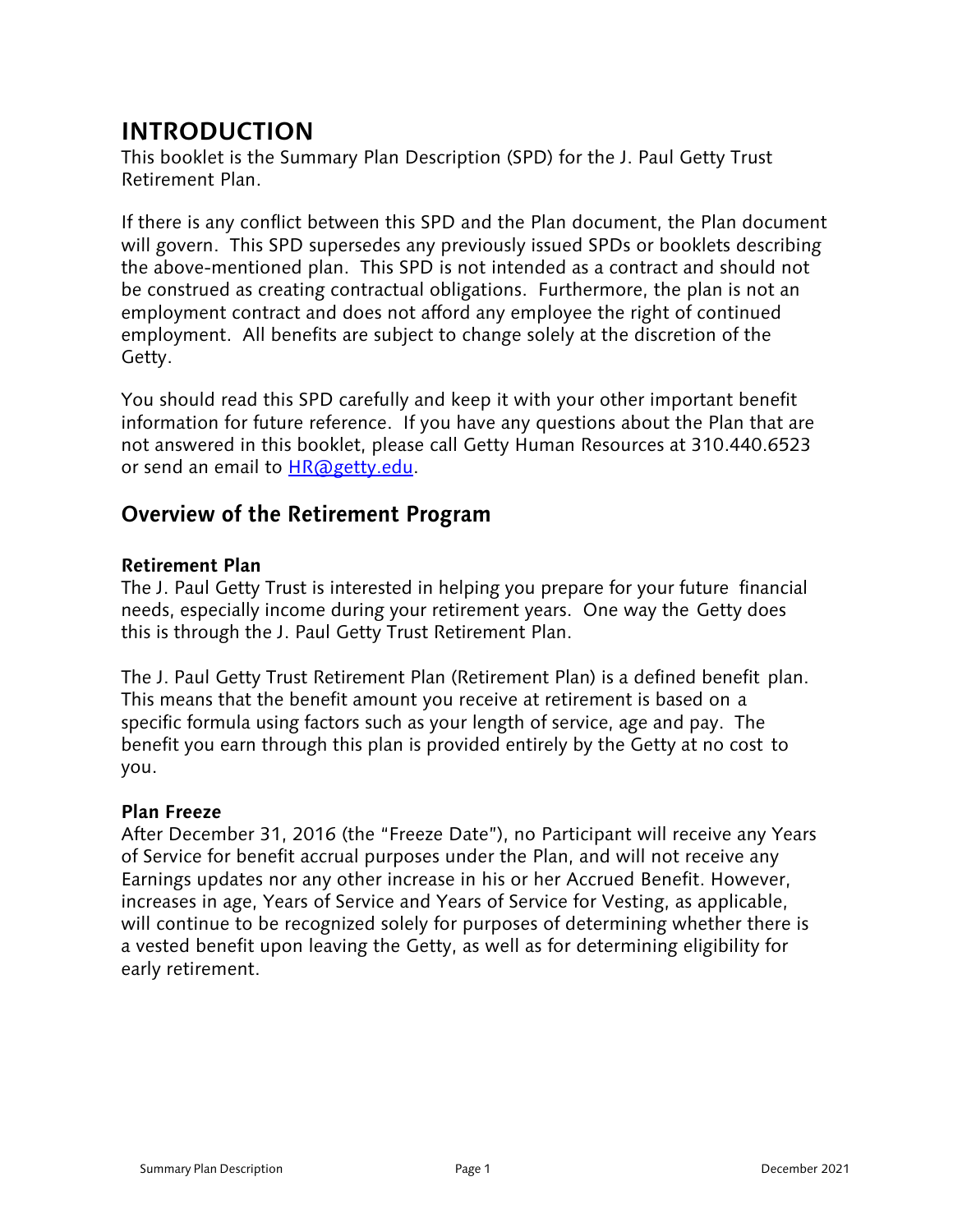## **RETIREMENT PLAN**

## **Eligibility & Participation**

#### **Who is Eligible**

Employees hired before January 1, 2009 were eligible to participate in the Retirement Plan unless they were:

- Covered by a collective bargaining agreement that does not provide for plan participation;
- A leased employee; and/or
- Not a U.S. resident and covered by a foreign retirement system to which the Getty contributes.

#### **Cost**

There is no cost to you for the Retirement Plan. The Getty pays the entire cost of the Retirement Plan by making contributions to a trust fund. The amount that the Getty contributes is determined annually on an actuarial basis.

#### **Important Retirement Plan Terms**

The benefit amount you receive at retirement is calculated using a specific formula that uses factors such as your service, age and pay. Throughout this booklet, you'll encounter certain terms that describe how your Retirement Plan benefit is calculated. Knowing what these terms mean will help you understand how the plan works.

#### **Average Monthly Earnings**

Your average monthly earnings are the average of your base pay for your 60 highest-paid consecutive calendar months of the final 120 months that you are employed with the Getty or the 120 months you are employed with the Getty, prior to December 31, 2016, whichever is earlier. Earnings during a plan year in which you do not work at least 1,000 hours are not included in calculating your average monthly earnings (except the first plan year in which you participated and, if you left the Getty prior to December 31, 2016, the plan year you left Getty employment). Your average monthly earnings are used in the Retirement Plan formula to calculate your benefits.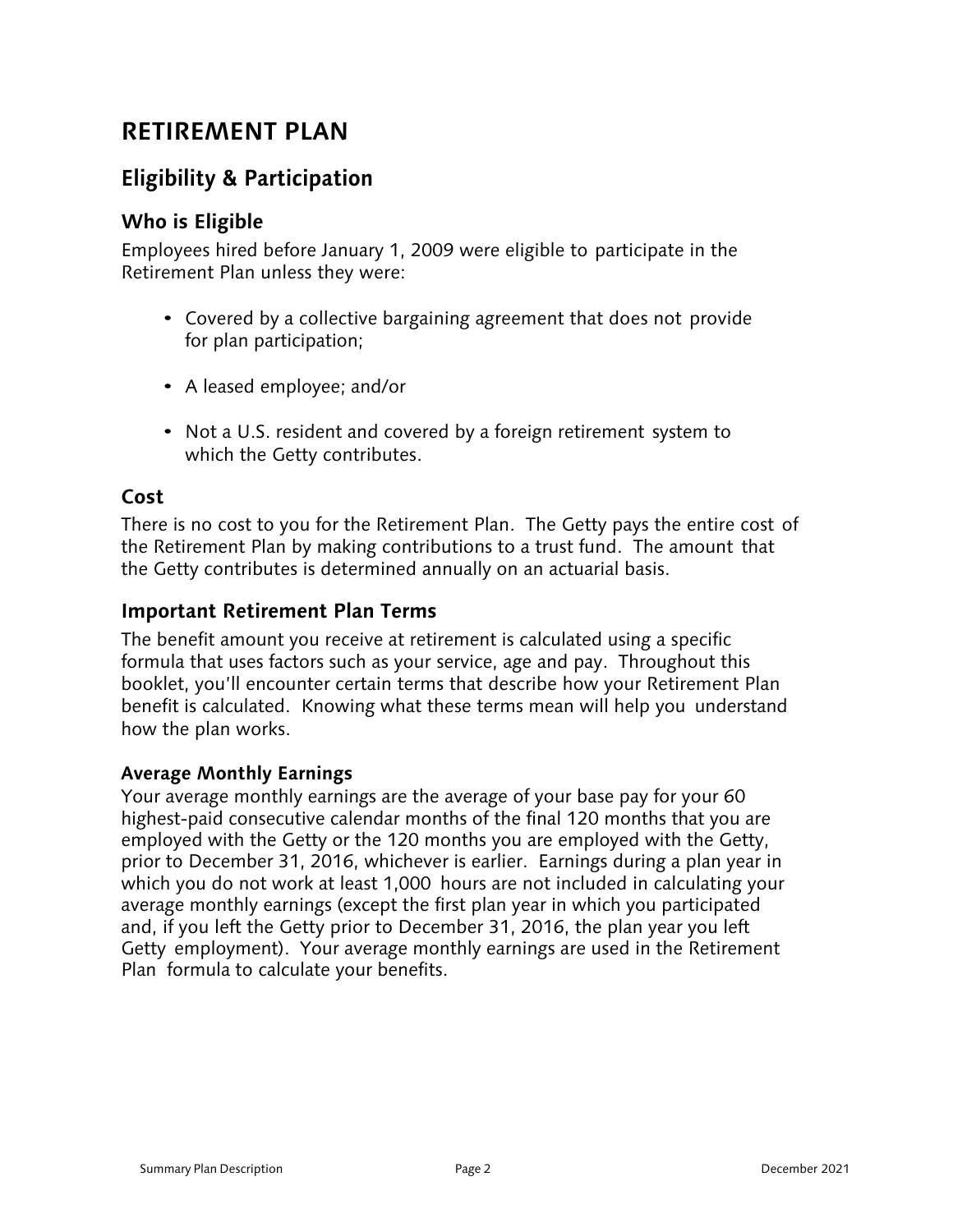For example, let's say you are retiring at the end of January 2006, and you reached your highest earnings during the 60 month period from February 2001 through January 2006:

| <b>Highest 60 Months</b><br>As of January 2006 | <b>Earnings</b> |
|------------------------------------------------|-----------------|
| February 2005 - January 2006                   | \$40,000        |
| February 2004 - January 2005                   | \$39,500        |
| February 2003 - January 2004                   | \$39,000        |
| February 2002 - January 2003                   | \$38,000        |
| February 2001 - January 2002                   | \$36,500        |
| Total                                          | \$193,000       |

The average of these years is \$38,600 (\$193,000  $\div$  5). Divide \$38,600 by 12 to get a monthly average of \$3,216.67.

#### **Benefit Service**

Your benefit service determines the amount of the benefit you have earned.

In general, you earn a year of benefit service for each plan year (calendar year) in which you complete 1,000 hours of service. You may earn a partial year of benefit service in the year you are hired, and in the year in which you leave the Getty, even if you work less than 1,000 hours in those years. The maximum number of years of benefit service used to calculate your benefit is 25.

Note: IRS regulations prohibit using base pay in excess of an annual compensation limit in calculating retirement benefits.

#### **Hour of Service**

In general, you are credited with one hour of service for each hour for which you are paid, or entitled to payment, by the Getty. Special rules apply for certain periods during which no duties are performed, such as during a leave of absence or for military service.

#### **Covered Compensation**

Covered compensation is the 35-year average of the Social Security Taxable Wage Base in effect for each calendar year (ending in the year you reach your Social Security normal retirement age). This amount, which is used in the benefit formula, changes annually and is based on your date of birth.

#### **Earnings**

"Earnings" refers to the amount of your base salary, before subtracting payroll deductions for medical coverage, Flexible Spending Accounts and Employee Investment Plan contributions. Bonuses, lump-sum payments, overtime payments, and other allowances or payments are **not** considered part of your earnings for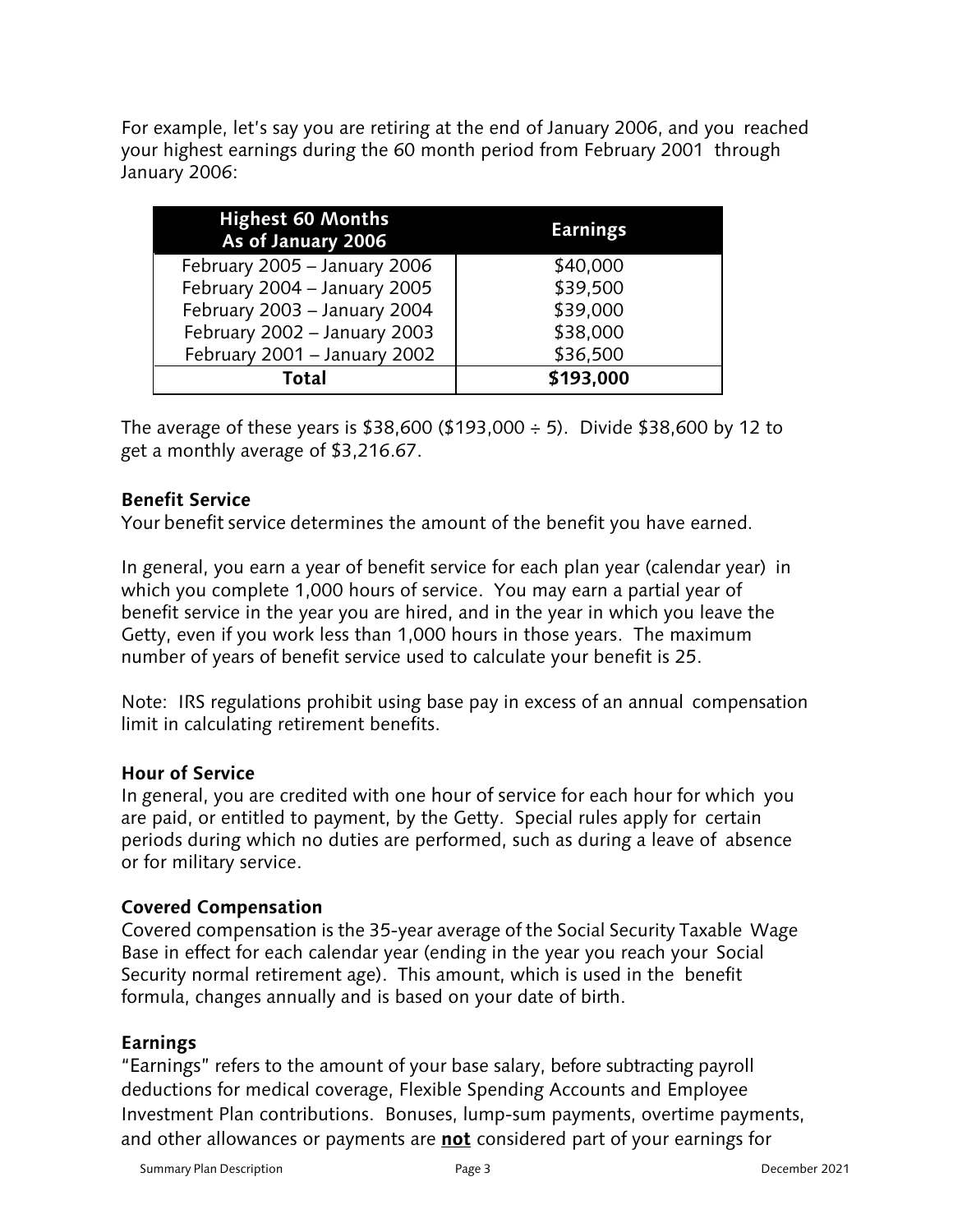calculating your benefits under the Retirement Plan.

#### **Vesting**

Vesting is the nonforfeitable right to receive benefits from the plan. Your vesting is based on your years of vesting service. You earn a year of vesting service for each plan year (calendar year) in which you complete at least 1,000 hours of vesting service.

Vesting service is used to determine when you are vested in your benefit, whether you are eligible for early retirement or the early commencement of benefits, and whether your vesting service is restored after you have a break in service. This means the benefit you have accrued is yours and cannot be taken away.

You are fully vested after five years of vesting service. If you were hired prior to July 1, 1995, you fully vest after two years of service. Effective January 1, 2012, for instances in which a full-time employee fails to meet the vesting service requirements - either to become fully vested or to become eligible for early retirement - for purposes of calculating vesting service, the Getty will consider the employee to have 45 service hours per week.

If you leave the Getty before age 65 and before you are vested, you will not be eligible for any benefits from the plan.

#### **Deferred Vested Benefit**

If you leave the Getty after becoming vested but before becoming eligible to retire (having reached age 65 or having reached age 55 with at least 10 years of vesting service), you are eligible to receive a benefit—called a deferred vested benefit from the Retirement Plan. Your deferred vested benefit is calculated using the normal retirement formula. Your deferred vested benefit amount is fixed as of the Freeze Date or termination date, whichever occurred first. It will not increase or decrease after your termination, and is generally payable when you reach age 65.

If you have at least 10 years of vesting service when you leave the Getty, you may choose to have your monthly benefit payments start any month after you reach age 55 and before age 65. However, the amount of your benefit will be reduced by an early commencement adjustment factor, as shown below.

Benefit payments will not start before:

- The date that you request in writing that payments should start; and
- The date you reach age 55, if you have at least 10 years of vesting service.

Generally, benefit payment starts on the first of the month coinciding with or next following your  $65<sup>th</sup>$  birthday.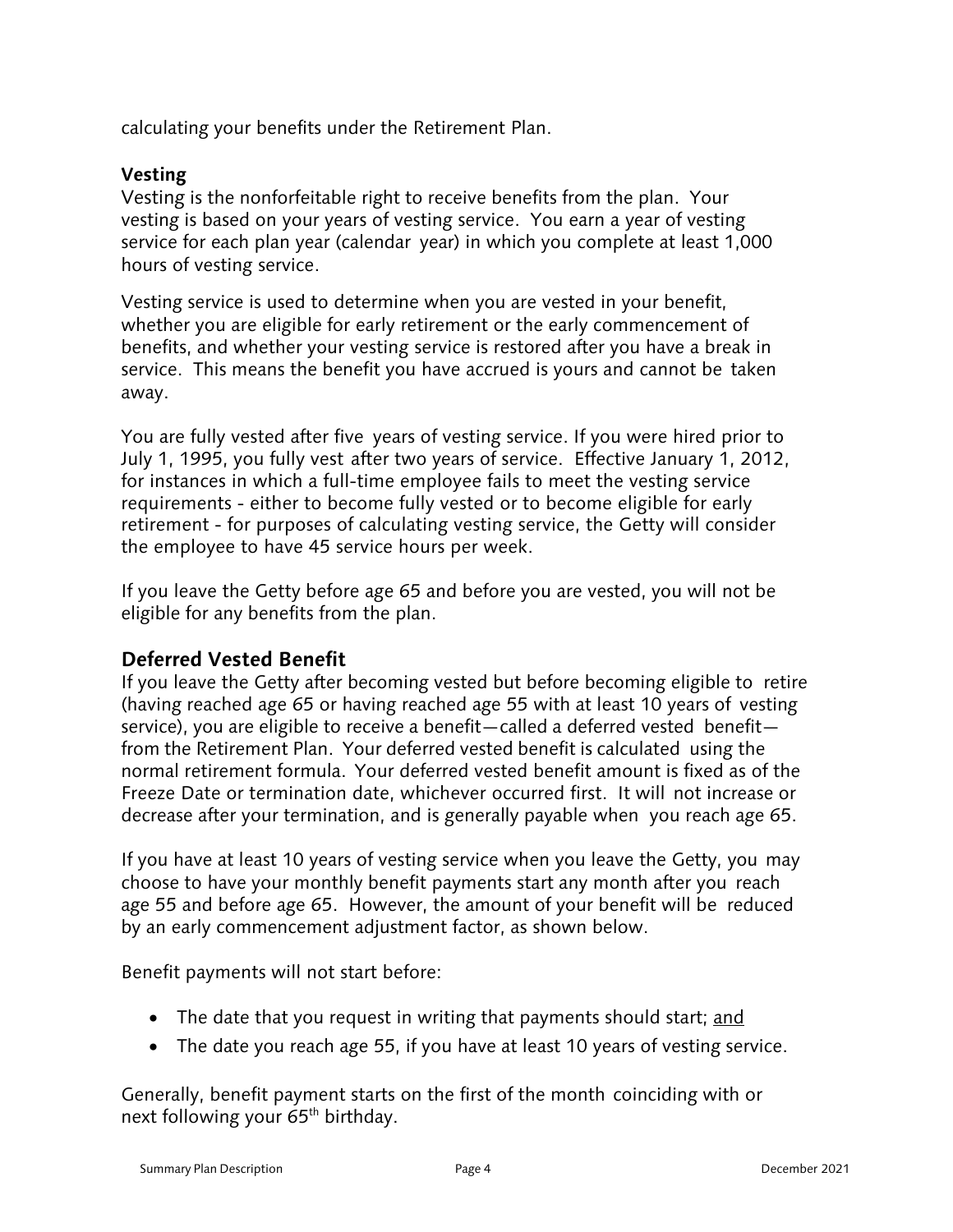| <b>Age When Vested Benefit</b><br><b>Payments Begin</b> | <b>Early Commencement</b><br><b>Adjustment Factor</b> |
|---------------------------------------------------------|-------------------------------------------------------|
| 65                                                      | 100%                                                  |
| 64                                                      | 100%                                                  |
| 63                                                      | 100%                                                  |
| 62                                                      | 100%                                                  |
| 61                                                      | 94%                                                   |
| 60                                                      | 88%                                                   |
| 59                                                      | 82%                                                   |
| 58                                                      | 76%                                                   |
| 57                                                      | 70%                                                   |
| 56                                                      | 64%                                                   |
| 55                                                      | 58%                                                   |

Shading indicates when early retirement adjustment factor is equal to 100%. Actual factor is prorated based on age in years and months.

If you no longer work at the Getty and are eligible for a deferred vested benefit under the plan, you are responsible for notifying the Plan Administrator, in writing, of:

- Any change in your address;
- Your current marital status; and,
- If you are married, the name, birth date and Social Security Number of your spouse.

#### **Maximum Benefits**

Federal regulations limit the maximum benefit amount that can be paid from the plan. In addition, there are other regulations that limit the compensation used to determine benefits. If these limits apply to you, you will be notified by Getty Human Resources.

## **If You Leave and are Rehired**

In some situations, you may leave the Getty and be rehired after a "break in service", which is defined as a plan year in which you work fewer than 500 hours.

If your employment ends **before** you are vested, and you are then rehired following a break in service, your total benefit and vesting service for purposes of the Retirement Plan will vary as follows:

• If your "break in service" is five consecutive years or longer, or if your "break in service" exceeds the aggregate number of years completed prior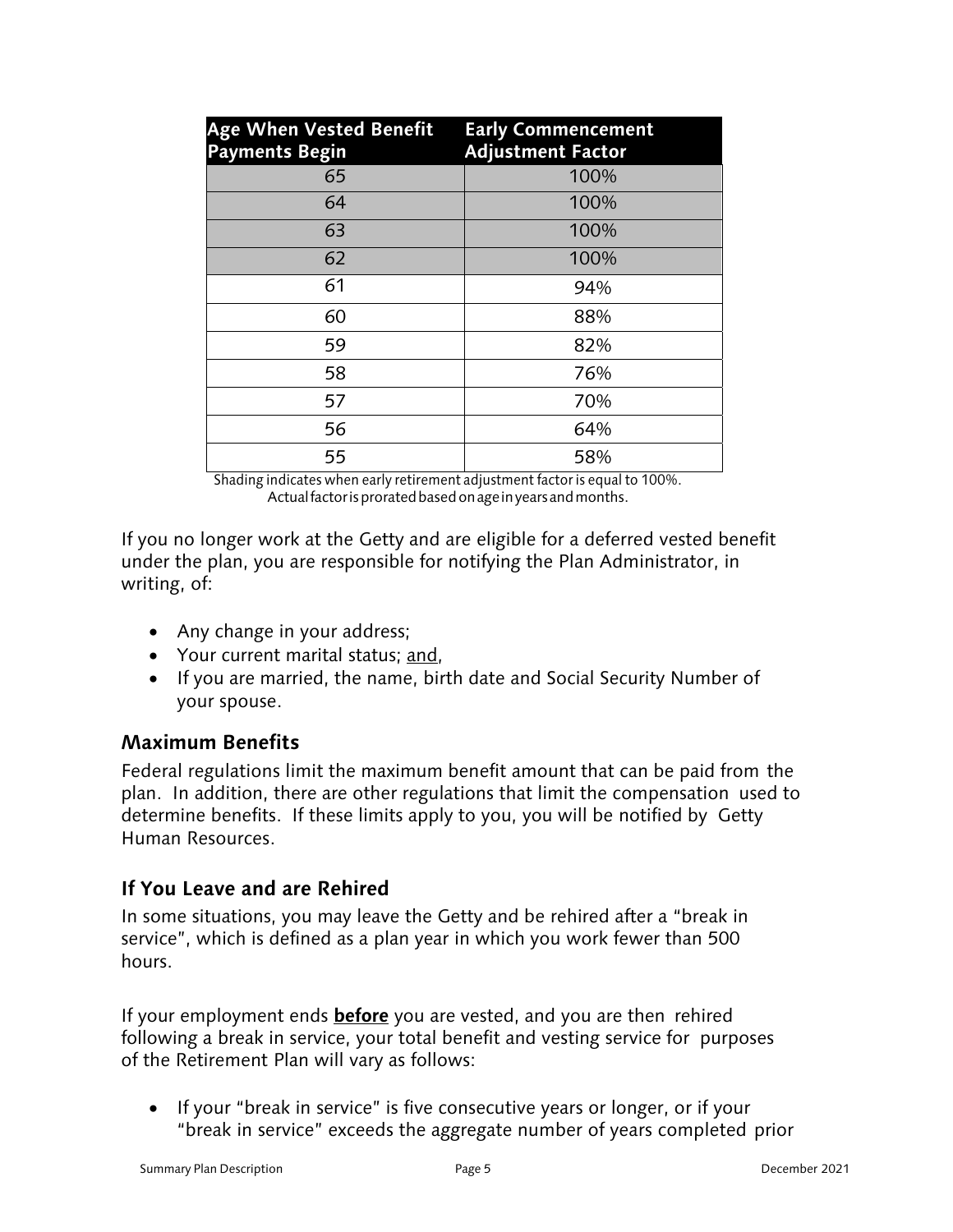to the "break in service", whichever is greater, you will not receive credit for any prior benefit or vesting service.

• If your "break in service" is shorter than five consecutive years, you will receive credit for **all** your prior benefit or vesting service.

If your employment ends **after** you are vested, and you are then rehired within six months following termination, your prior vesting service will be taken into account for purposes of determining your new benefit.

You receive benefit service credit during a period of absence only in limited circumstances:

- If you become disabled and receive payments from the Long-Term Disability Plan, and are no longer performing any duties for the Getty, you will receive hours of service credit for your time on disability, up to 12/31/2016, provided your period of absence started on or after June 1, 2001. However, for purposes of determining your benefit service, you will not receive more than 501 hours of service for such a disability period.
- You will be credited with up to 501 hours of service for an approved leave (either in the plan year in which your absence begins or the following plan year), up to 12/31/2016, but only to prevent a break in service from occurring during that leave.
- You will be credited with benefit and vesting service while on qualified military leave, up to 12/31/2016, provided you return to the Getty when the military leave ends. Your compensation for your average monthly earnings calculation will be computed at the rate you would have earned if you were not on military leave or your average earnings rate during the 12 months preceding your leave through 12/31/2016. If you do not return after your military leave, you will not receive any service or benefit accrual for your leave.

Getty Human Resources can provide you with more information on breaks in service and leaves of absence.

#### **Retirement Benefit**

When you retire, you will receive one of three types of retirement benefits from the Retirement Plan: a normal, early, or delayed retirement benefit. If you leave the Getty before qualifying for retirement but after you are vested in your Retirement Plan benefit, you will be entitled to a deferred vested benefit. See "Deferred Vested Benefit" on page 4 for more information. Payments for most types of retirement benefits will begin on the first of the month next following your retirement date, according to your written election. For example, if you retire at age 65 on May 15, your first payment will be June 1. For Deferred Vested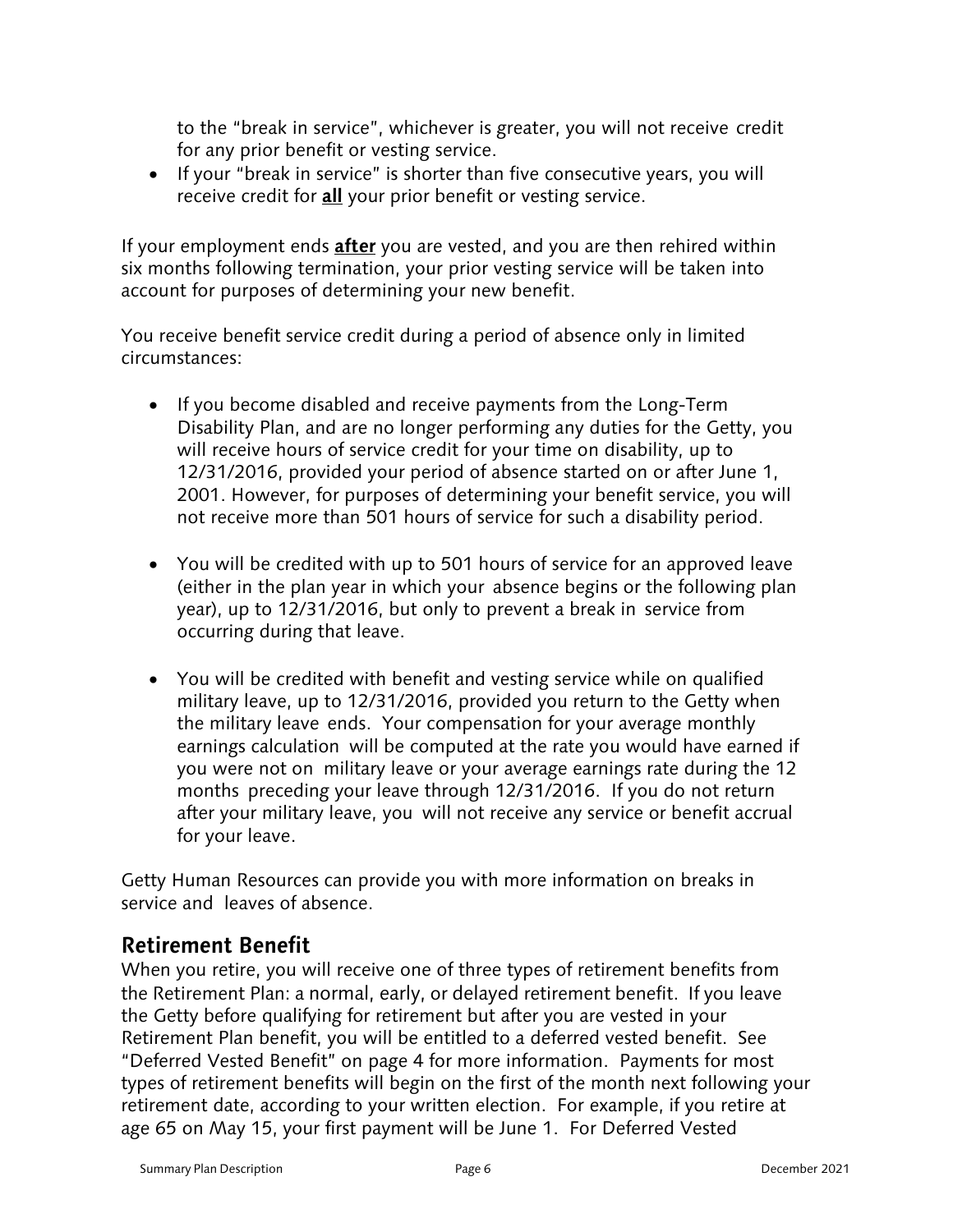benefits, payment will begin on the first of the month coinciding with or next following your 65th birthday, unless you are eligible for early retirement and request an early retirement date in writing.

#### **Normal Retirement**

Under the Retirement Plan, the normal retirement age is 65. The monthly amount of your normal retirement benefit is calculated as follows:

| 1.4% of your average monthly<br>earnings                                                          | x      | Your years of benefit<br>service up to 25 years* |
|---------------------------------------------------------------------------------------------------|--------|--------------------------------------------------|
|                                                                                                   | $\div$ |                                                  |
| 0.55% of your average monthly                                                                     |        |                                                  |
| earnings minus Covered                                                                            | x      | Your years of benefit                            |
| Compensation-but not less                                                                         |        | service up to 25 years*                          |
| than zero                                                                                         |        |                                                  |
| *If you had 15 years of vesting service on or before July 1, 1995, then up to 35 years of         |        |                                                  |
| benefit service may be taken into account to calculate your benefit under the Retirement<br>Plan. |        |                                                  |
|                                                                                                   |        |                                                  |

Example: Normal Retirement. Let's assume you retire at age 65 with 20 years of benefit service and average monthly earnings of \$5,000. Also assume that the monthly Covered Compensation for a person age 65 is \$4,271. Your benefit would be calculated as follows:

| Monthly retirement benefit                    | \$1,480.19 |
|-----------------------------------------------|------------|
| $0.55\% \times (\$5,000 - \$4,271) \times 20$ | \$80.19    |
| 1.4% of $$5,000 \times 20$                    | \$1,400.00 |

If you are **single** when your payments begin, your normal retirement benefit is \$1,480.19 per month for life. If you are **married** when your payments begin, your normal retirement benefit will be reduced to provide a monthly benefit to you for your lifetime and after your death (50% of your monthly benefit to your spouse for the remainder of his or her lifetime). This is known as the 50% joint and survivor benefit. You may choose another payment method and a beneficiary other than your spouse, provided your spouse consents in writing and the consent is notarized or witnessed by a plan representative.

## **Early Retirement**

If you have completed at least 10 years of vesting service, you may retire from the Getty between ages 55 and 65 and receive an early retirement benefit from the plan on the first day of any month. Years of service earned after the Freeze Date do apply toward years of vesting service.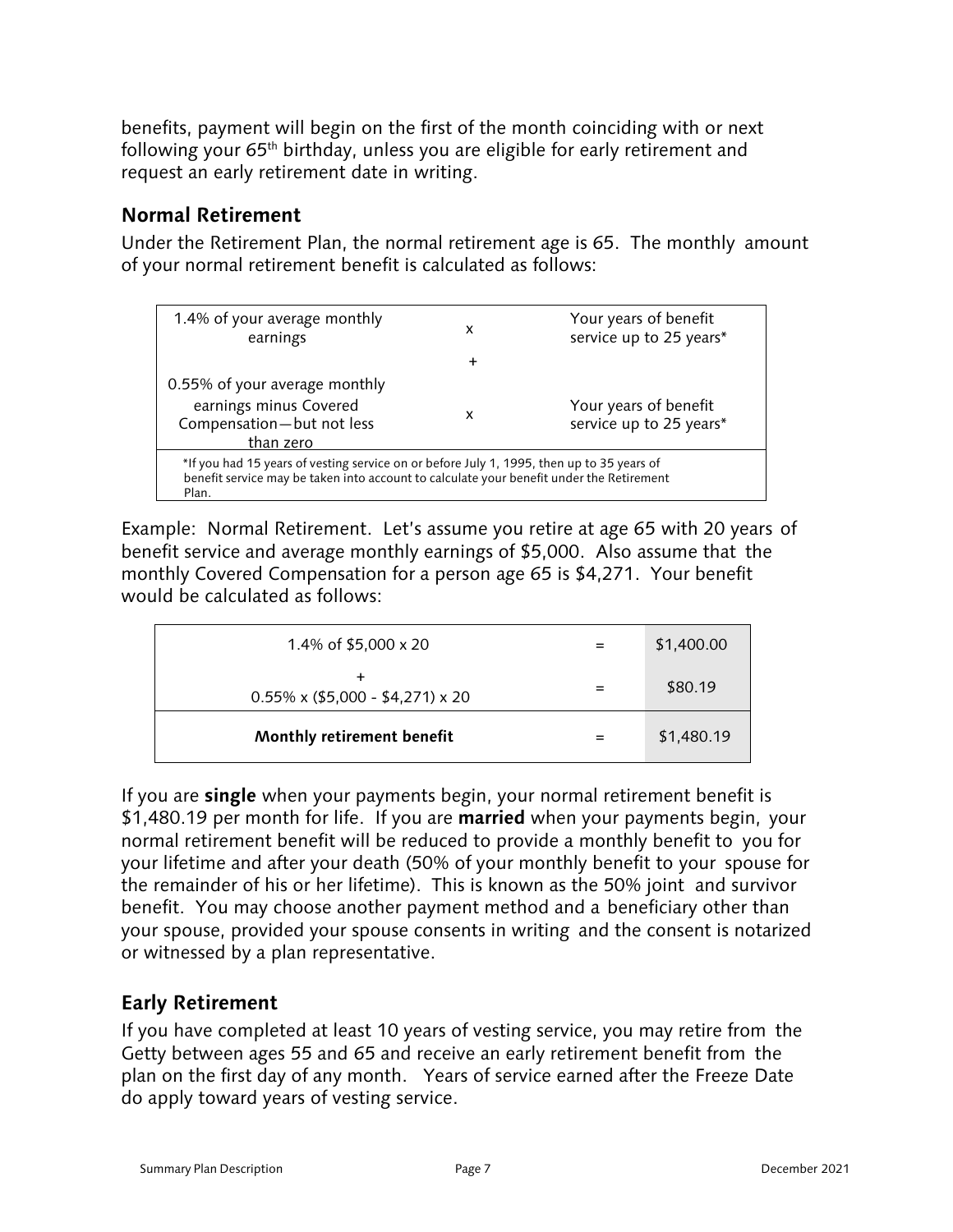The benefit calculation as of December 31, 2016 will be multiplied by an early retirement adjustment factor related to your age when benefits begin. This reduction reflects the probability that your benefit will be paid over a longer period of time. However, if you elect to receive benefits starting after you reach age 62, there is no reduction.

| <b>Age When Early Benefit</b><br><b>Payments Begin</b> | <b>Early Commencement</b><br><b>Adjustment Factor</b> |
|--------------------------------------------------------|-------------------------------------------------------|
| 65                                                     | 100%                                                  |
| 64                                                     | 100%                                                  |
| 63                                                     | 100%                                                  |
| 62                                                     | 100%                                                  |
| 61                                                     | 94%                                                   |
| 60                                                     | 88%                                                   |
| 59                                                     | 82%                                                   |
| 58                                                     | 76%                                                   |
| 57                                                     | 70%                                                   |
| 56                                                     | 64%                                                   |
| 55                                                     | 58%                                                   |

The early retirement adjustment factors are shown in this table:

 Shading indicates when early retirement adjustment factor is equal to 100%. Actual factor is prorated based on age in years and months.

The factor that will apply to you depends on your exact age in years and months when you start to receive plan payments. For example, if you are age 59 and 4 months when your payments begin, your adjustment factor will be between those shown in the table for ages 59 and 60.

#### **Delayed Retirement**

Once you are eligible for retirement at age 65, your benefit will be delayed if you continue to work. Your delayed retirement date is the date you retire after reaching age 65. Your benefit for delayed retirement is determined as the **larger**  of two amounts:

- The benefit calculation as of December 31, 2016; or
- The benefit calculation as of December 31, 2016, **or** your benefit calculation as of your 65th birthday, whichever is earlier, increased for the value of the benefits that have not been paid to you since your normal retirement age (age 65).

## **Receiving Your Retirement Benefit**

You have a choice of how your retirement benefit is paid to you. If you are age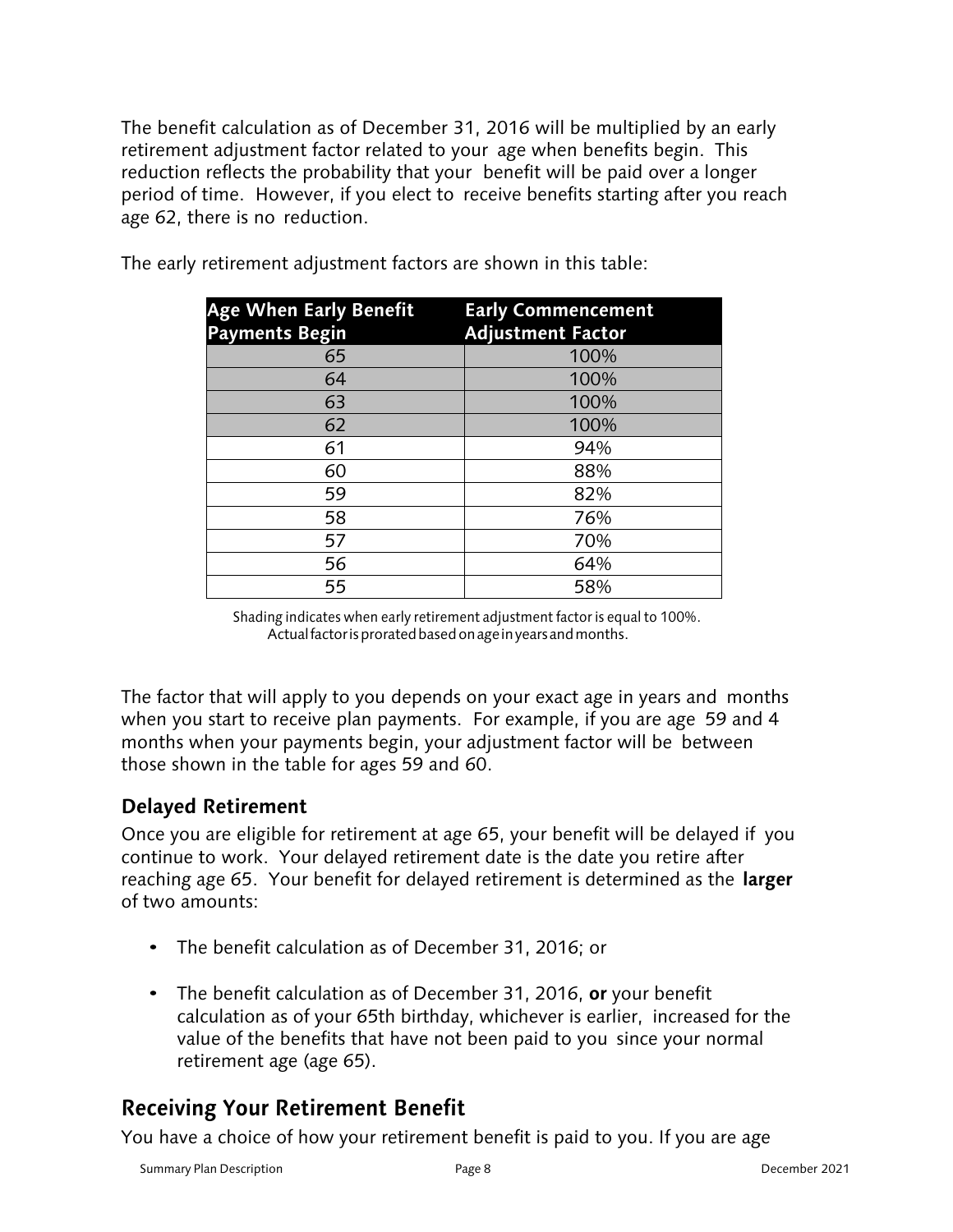65 or older, and you do not specify the method you want within 30 days before benefits begin, you will receive the normal payment method. If you are younger than age 65, you must specify the payment method within 30 days before benefits begin in order to start your benefits. If you make no election as to the form of your benefit, no payment will be made until age 65.

#### **Normal Payment Method**

Unless you choose an optional payment method, you will receive your retirement benefit as shown below, depending on your marital status when your plan benefits begin.

**If you're single: single life annuity.** If you are single when your Retirement Plan benefit payments begin, you will receive a monthly income payable for your lifetime. All payments cease at your death.

**If you're married: 50% joint and survivor benefit.** If you are married when your benefit payments begin, you will receive a reduced monthly benefit for the rest of your life. After your death, your surviving spouse will receive 50% of your monthly benefit for the remainder of his or her life. The payments you receive are reduced to account for the fact that your beneficiary may also receive payments from the plan.

If the value of your age 65 plan benefit is \$5,000 or less, the Retirement Committee will authorize payment of your Retirement Plan benefit in a lump sum. Under Section 401(a)(31)(B) of the Internal Revenue Code, if a plan provides for mandatory distributions of amounts under \$5,000 and a participant does not affirmatively elect to have such a distribution paid directly to the participant, the plan must roll over the account balance to an individual retirement account ("IRA") that satisfies the requirements set forth in the Code.

The Retirement Plan provides for mandatory distributions of amounts under \$5,000. If your account balance is under \$5,000 and you do not elect to have the lump-sum distribution of your benefit paid directly to you or rolled over to another eligible retirement plan, your lump-sum will be automatically rolled over to an IRA. As required by law, this account will be invested in an investment product designed to preserve principal and provide a reasonable rate of return and liquidity. Fees and expenses related to the account will be paid from the IRA account balance.

#### **Optional Payment Methods**

Instead of the normal payment method, you may choose another payment method that better suits your personal needs (with written spousal consent, as necessary). The options available to you are: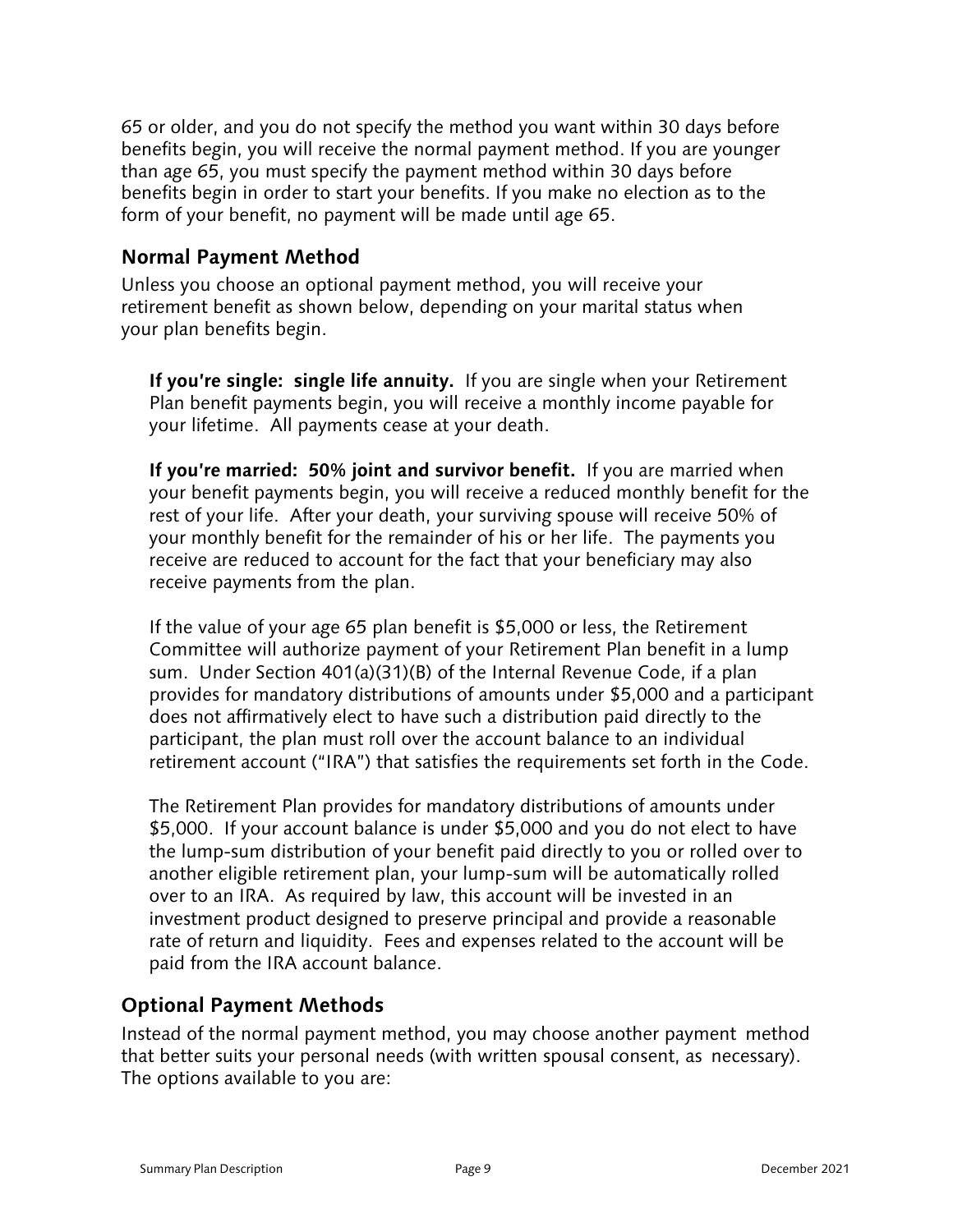#### **Single life annuity**

Under this option, you receive a monthly retirement benefit for as long as you live. When you die, payments stop. If you are married and you choose this option, your spouse's consent, with notarized signature, is required.

#### **Life annuity with 120 certain payments**

Under this option, you receive a reduced monthly retirement benefit for as long as you live even if you live longer than 120 months (10 years). If you die before receiving 120 monthly payments, the balance of the remaining payments is paid to your beneficiary. If he or she dies before all 120 payments are made, the balance of the remaining payments will be paid to your beneficiary's estate. If you are married and you choose this option, your spouse's consent, with notarized signature, is required.

#### **50% joint and survivor benefit**

Under this option, you receive a reduced monthly retirement benefit for as long as you live, and after your death, your beneficiary—who can be anyone—will receive 50% of your monthly benefit for the remainder of his or her lifetime. If you designate someone other than your legal spouse as beneficiary, your spouse's notarized signature is required.

#### **75% joint and survivor benefit**

Under this option, you receive a reduced monthly retirement benefit for as long as you live, and after your death, your beneficiary—who can be anyone\*—will receive 75% of your monthly benefit for the remainder of his or her lifetime. If you designate someone other than your legal spouse as beneficiary, your spouse's notarized signature is required.

#### **100% joint and survivor benefit**

Under this option, you receive a reduced monthly retirement benefit for as long as you live, and after your death, your beneficiary—who can be anyone\*—will receive 100% of your monthly benefit for the remainder of his or her lifetime. If you designate someone other than your legal spouse as beneficiary, your spouse's notarized signature is required.

\* Age restrictions apply to the 75% and 100% joint and survivor benefit options, if you choose a non-spouse beneficiary.

You may not change your beneficiary after your benefit payments begin.

If the value of your (or your spouse's or survivor's) benefit is \$5,000 or less, your Retirement Plan benefit will be paid in a lump sum.

If you (or your spouse) will receive an automatic lump sum, you (or your spouse) may elect to roll over that lump sum to an IRA or other eligible retirement plan that accepts such rollovers. At least 30 days before your lump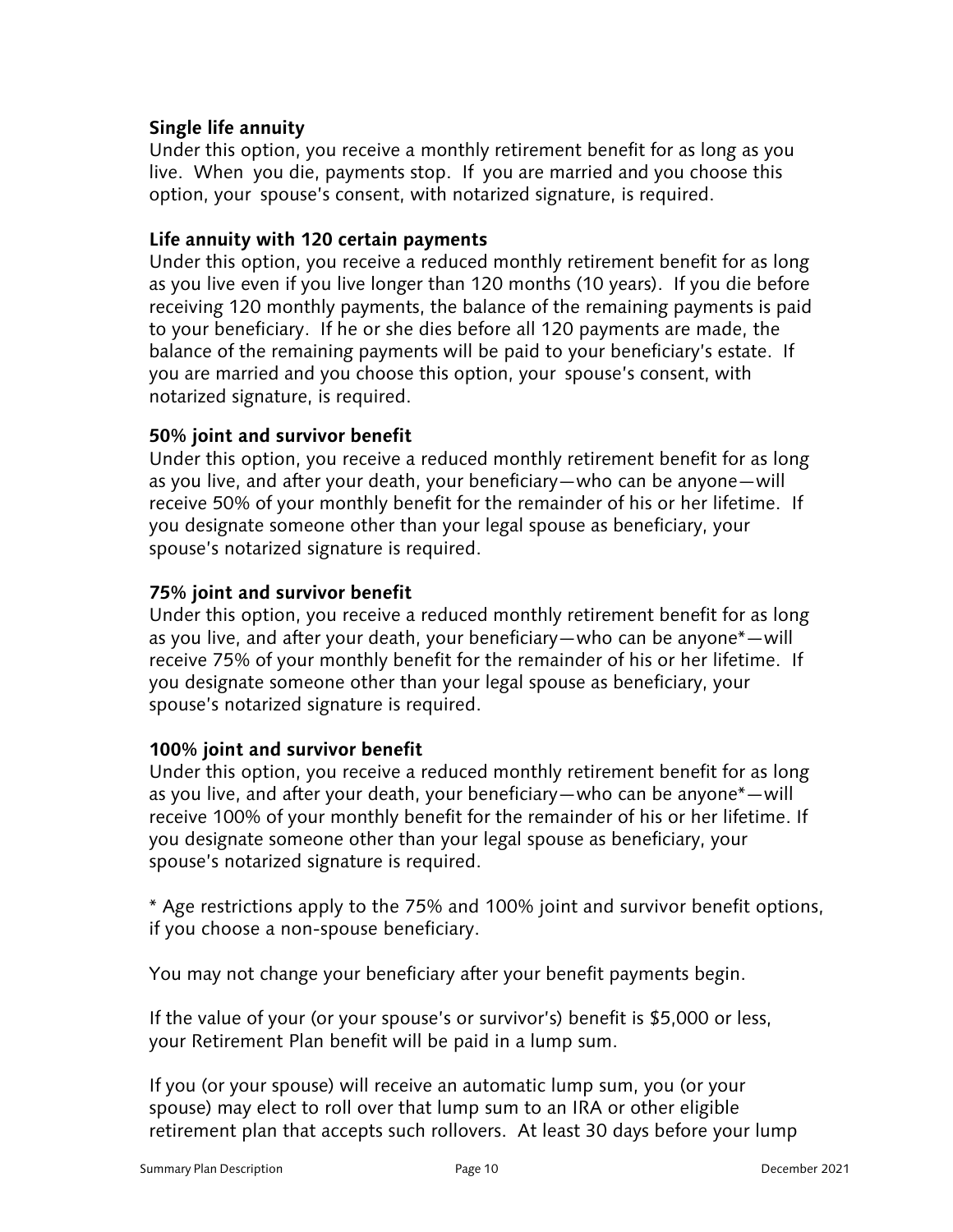sum is paid, you will be given information about your rollover rights. Amounts rolled from one type of plan to another may be subject to different distribution restrictions and tax rules after the rollover.

#### **Applying For Your Retirement Benefits**

All benefits from the plan must be applied for in writing and approved by the Retirement Committee or its delegate. If you are employed at the Getty, complete the Application for Retirement Plan Benefits Form and submit it to Getty Human Resources. You must also submit copies of either a driver's license, birth certificate or passport for yourself and your beneficiary, along with a copy of your marriage certificate, if applicable.

In general, benefit elections must be made within 90 days before your benefit will begin. You will be provided with required information about your benefit payments; you and your spouse must have at least 30 days to consider your "normal" and "optional" payment methods. You and your spouse may waive that 30-day period, but your payments cannot begin until at least seven days after you receive the required benefit payment information. You may revoke any election within the 30 days. Once payment begins you cannot change your election.

No payments can be made for any month before Getty Human Resources receives your request and all required documents. If you have terminated employment and are eligible for a deferred vested benefit, you must file your written request with the Retirement Committee or its delegate no sooner than 90 days before you are eligible to receive the benefit.

If you don't request an earlier start date (if available), retirement and deferred vested benefits will start as of the first of the month coinciding with or next following your  $65<sup>th</sup>$  birthday.

Your benefit will become taxable when it is paid. You will receive more information on taxes and withholding on your monthly payment or lump sum in your election materials.

The Plan Administrator or its designee may recover any excess payments of benefits not paid according to the plan.

## **Death Benefit**

The primary purpose of the Retirement Plan is to provide income for you during retirement. However, the plan may also provide income for your surviving spouse after you die, in the form of a death benefit. If you are **not** married at the time of your death (except as described below for a same-sex domestic partner), no death benefit will be paid, except according to the terms of an optional form of benefit that has already started (see page 9).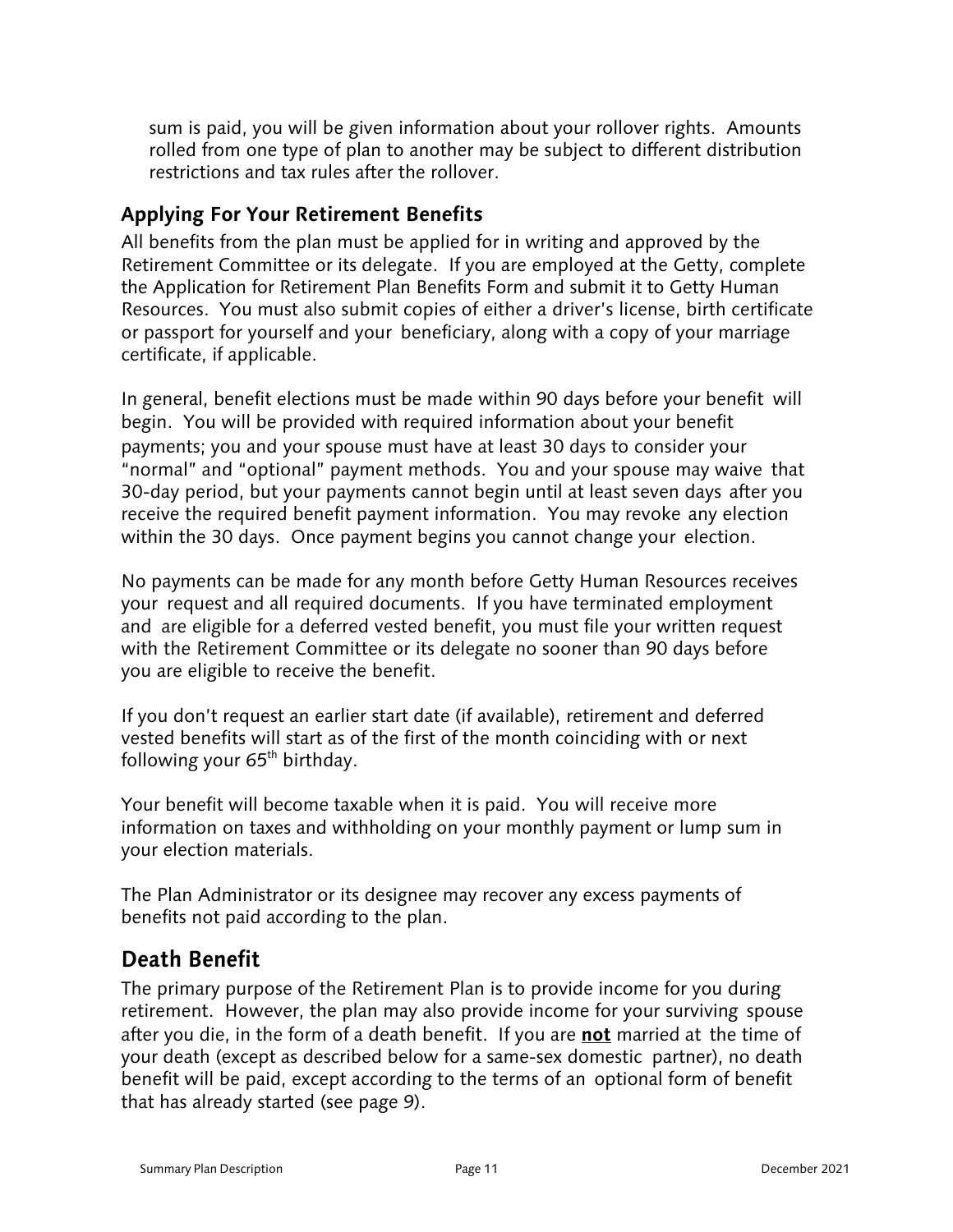If you are married, you should review the following conditions with your spouse so he or she will be familiar with this information.

#### **If You Die While Employed at the Getty**

The Retirement Plan will pay a death benefit to your spouse if you die while actively employed at the Getty and if you have:

- Earned a vested benefit: and
- Been legally married to your spouse for the 12-month period immediately preceding your death. For purposes of this benefit, the term "Spouse" shall also include a participant's same-sex domestic partner, provided that the same-sex domestic partnership has been registered under state law for the 12-month period immediately preceding your death. Effective September 16, 2013, "spouse" includes a same-sex spouse to whom you are legally married, as determined under Federal income tax law.

If you die, your benefit will be paid to your spouse as follows:

#### **If you die before age 55, while employed at the Getty:**

• If you are vested in the plan, your surviving spouse will receive a benefit from the plan equal to the 50% survivor benefit of a 50% joint and survivor annuity (see page 9) beginning on the first day of the month coinciding with or next following the date **you would have** reached age 55. For this purpose, it is assumed that you terminated employment on your date of death, lived to age 55, and requested your benefit payments to begin at that time in the 50% joint and survivor form.

#### **If you die after reaching age 55 but before your benefit payments begin, while employed at the Getty:**

• If you are vested in the plan, your surviving spouse will receive a benefit equal to 50% of the benefit that would have been paid to you if you had retired on the day before your death. For this purpose, it is assumed that you requested your benefit payments to begin immediately in a 50% joint and survivor payment form. Payments will begin on the first day of the month coinciding with or next following your death.

#### **If You Die After Leaving the Getty But Before Payments Begin**

The Retirement Plan will pay a death benefit to your surviving spouse if you die after leaving the Getty provided:

- You are eligible for a deferred vested benefit
- Payments to you have not begun; and
- You and your spouse were legally married for the 12 months preceding your death.

For purposes of this benefit, the term "Spouse" shall also include a participant's same-sex domestic partner, provided that the same-sex domestic partnership has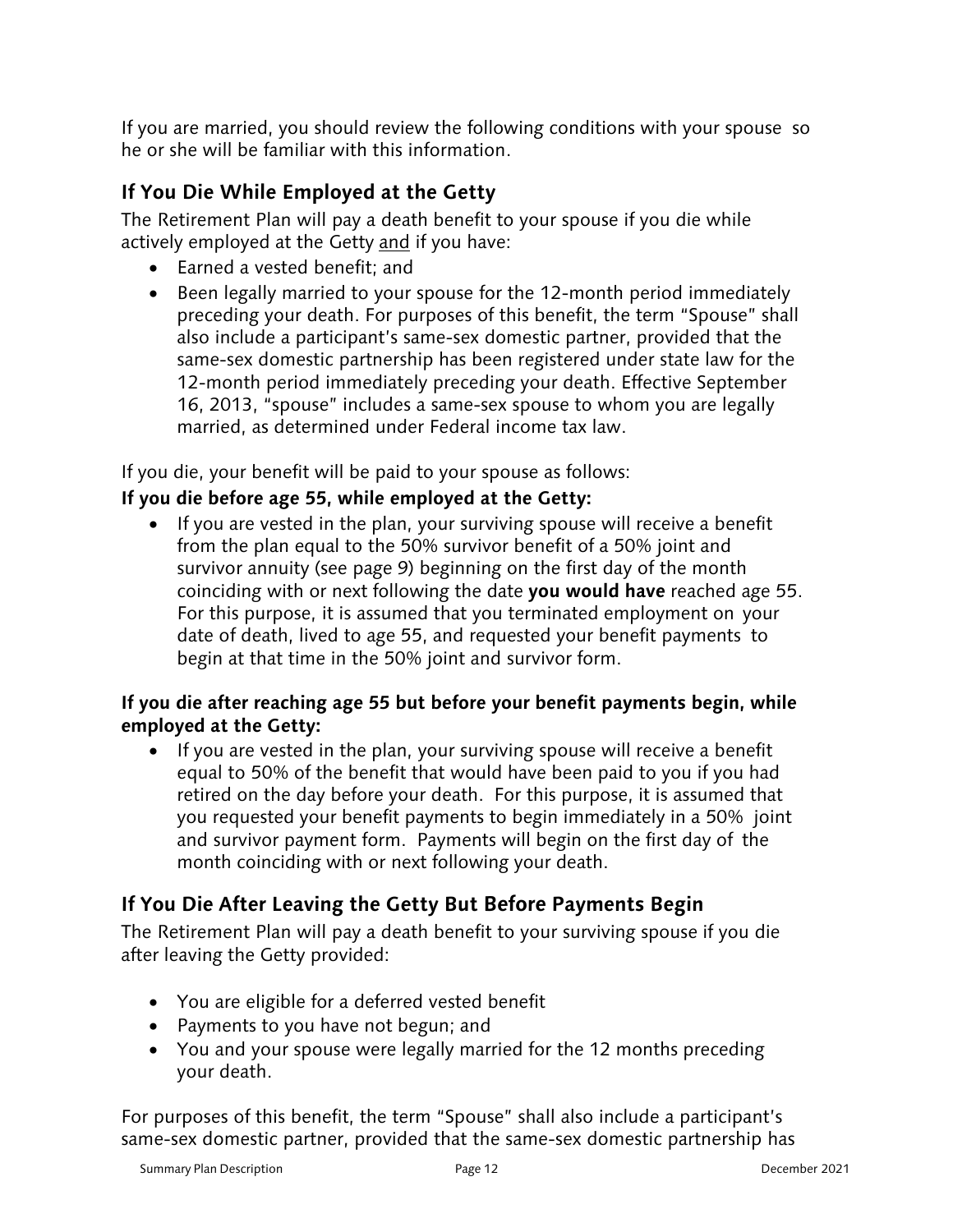been registered under state law for the 12-month period immediately preceding your death. Effective September 16, 2013, "spouse" includes a same-sex spouse to whom you are legally married, as determined under Federal income tax law.

#### **If you die before reaching age 55, after leaving the Getty:**

- Your surviving spouse will receive the 50% survivor benefit of a 50% joint and survivor annuity (see page 9).
- Your spouse's payments will begin on the first day of the month coinciding with or next following the date **you would have** reached age 55.

#### **If you die after reaching age 55, after leaving the Getty:**

- Your surviving spouse will receive the 50% survivor benefit of a 50% joint and survivor annuity (see page 9).
- Your spouse's payments will begin on the first day of the month coinciding with or next following your death.

#### **If you are eligible for normal or delayed retirement, after leaving the Getty:**

- Your surviving spouse will receive the 50% survivor benefit of a 50% joint and survivor annuity (see page 9).
- Your spouse's payments will begin on the first day of the month coinciding with or next following your death.

### **If You Die After Leaving the Getty But After Payments Have Begun**

Payments will continue according to your payment selection. Remember, if you choose a single life annuity, payments stop at your death.

## **Important Retirement Information – Continuing the Plan**

The Getty reserves the right to change, reduce benefits or end the plan in whole or in part at any time for any reason to the extent permitted by law.

If the plan is terminated, you automatically will become 100% vested in the benefit you earned as of the date the plan ends to the extent funded or guaranteed, regardless of your age or years of vesting service at that time. If the plan has ended and all expenses have been paid and benefit liabilities under the plan have been satisfied (through distributions, the purchase of annuity contracts, or both) any remaining plan assets will revert to the Getty.

## **Losing the Right or Value of Benefits**

There are ways in which you could lose your right to benefits under the Retirement Plan. Also, there are some circumstances in which the value of your benefits may be reduced.

• If you leave the Getty before you are fully vested (as described on page 4), you will not have a right to benefit payments from the Retirement Plan. If you die before payments start and either you are not vested or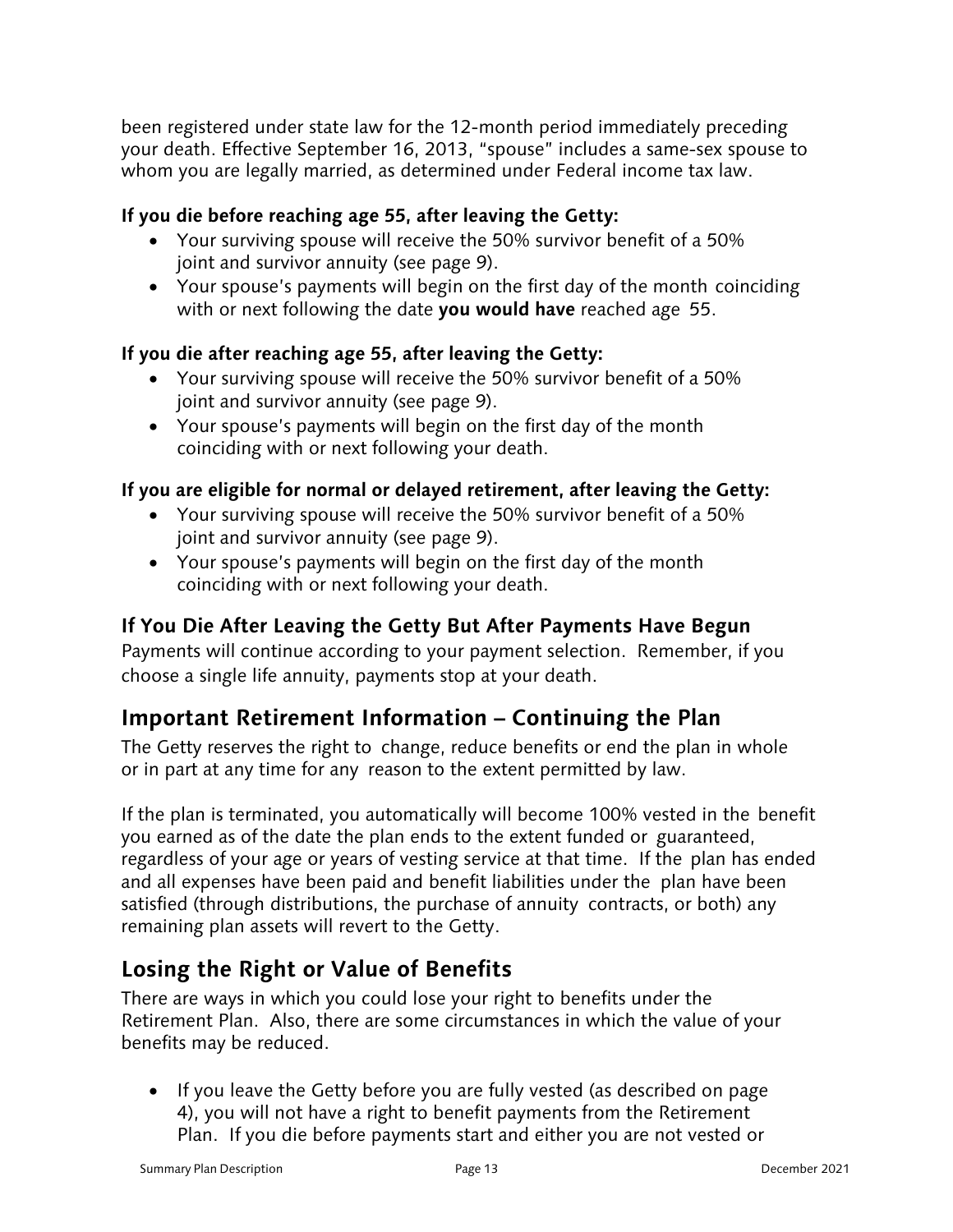you have not been married (or had a same-sex domestic partner) for at least 12 months, no benefits will be paid.

- If, before you are vested, you complete 500 or fewer hours of service during 5 or more consecutive 12-month periods, then any vesting service you have completed at that time will be disregarded for purposes of determining vesting and any pay or benefit service you earned before that time will be ignored in calculating any benefit payments.
- If the Retirement Plan is terminated, you could lose some benefits if the plan is not adequately funded and the PBGC does not guarantee all of your benefit.
- If you provide no notice to the Plan Administrator that you are retiring or are applying for benefits, or if you do not keep your current address on file with the Human Resources Department, the payment of your benefits could be delayed.
- A portion or all of your benefit under the Retirement Plan may be assigned under a "qualified domestic relations order." See "Assignment of Benefits."

#### **Special Rules for "Top-Heavy" Plans**

The Internal Revenue Service has issued special rules establishing minimum vesting and benefit formulas for plans that become "top heavy," that is, if more than 60% of the benefits are provided to "key employees." It is not expected that this plan will ever become top heavy. If this should happen, however, you will receive complete information on any required plan benefit adjustments.

#### **Assignment of Benefits**

The plan is maintained for the exclusive benefit of employees. For the protection of your interests and those of your dependents, your benefit under this plan cannot be assigned to someone else, pledged, borrowed against or otherwise promised before that benefit is received. To the extent permitted by law, your benefit is not subject to garnishment or attachment or subject to the claim of creditors.

However, if a valid "qualified domestic relations order" (QDRO) from a state court, as determined by the Plan Administrator, requires the plan to set aside a portion of your benefit for your ex-spouse or children or other dependent(s), you will have no rights to that portion of your benefit. The plan has procedures covering QDRO determinations. You may request to receive a copy of those procedures without charge by writing to the Plan Administrator, named on page 16.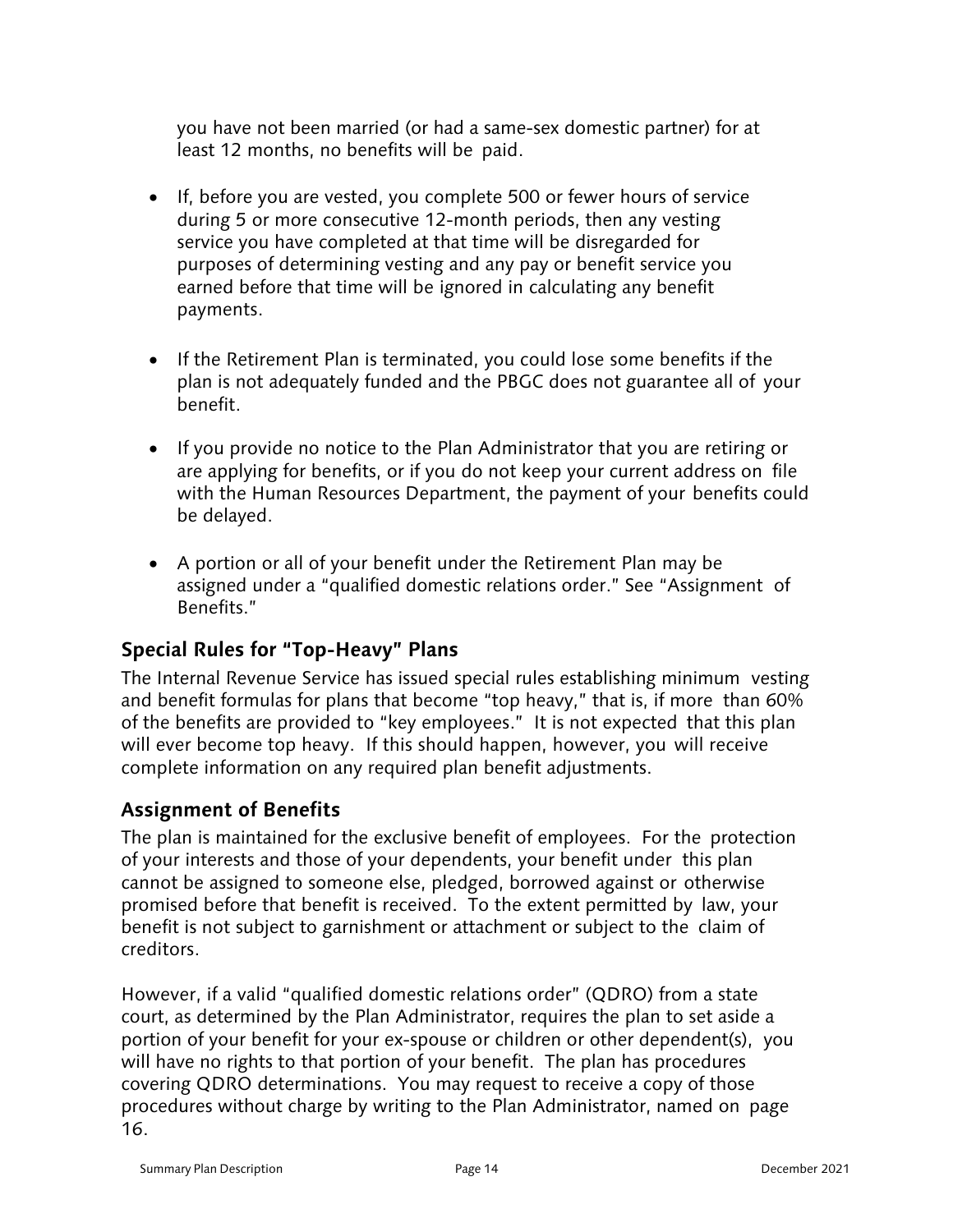### **Pension Benefit Guaranty Corporation (PBGC)**

Your pension benefits under this Plan are insured by the Pension Benefit Guaranty Corporation (PBGC), a Federal insurance agency. If the Plan terminates (ends) without enough money to pay all benefits, the PBGC will step in to pay pension benefits. Most people receive all of the pension benefits they would have received under their plan, but some people may lose certain benefits.

The PBGC guarantee generally covers: (1) normal and early retirement; (2) disability benefits if you were disabled before the Plan terminates; and (3) certain benefits for your survivors.

The PBGC guarantee generally does not cover: (1) benefits greater than the maximum guaranteed amount set by law for the year in which the Plan terminates; (2) some or all benefit increases and new benefits based on Plan provisions that have been in place for fewer than 5 years at the time the plan terminates; (3) benefits that are not vested because you have not worked long enough for the Getty; (4) benefits for which you have not met all of the requirements at the time the Plan terminates; (5) certain early retirement payments (such as supplemental benefits that stop when you become eligible for Social Security) that result in an early retirement monthly benefit greater than your monthly benefit at the Plan's normal retirement age; and (6) non-pension benefits, such as health insurance, life insurance, certain death benefits, vacation pay, and severance pay.

Even if certain of your benefits are not guaranteed, you still may receive some of those benefits from the PBGC depending on how much money your Plan has and on how much the PBGC collects from employers.

For more information about the PBGC and the benefits it guarantees, ask your Plan Administrator or contact the PBGC at PO Box 151750, Alexandria, VA 22315-1750 or call 800-400-7242 or 202-326-4000 (not a toll-free number). TTY/ASCII users may call the Federal relay service toll-free at 1-800-877-8339 and ask to be connected to 800-400-7242. Additional information about the PBGC's pension insurance program is available through the PBGC's website on the Internet at http://www.pbgc.gov.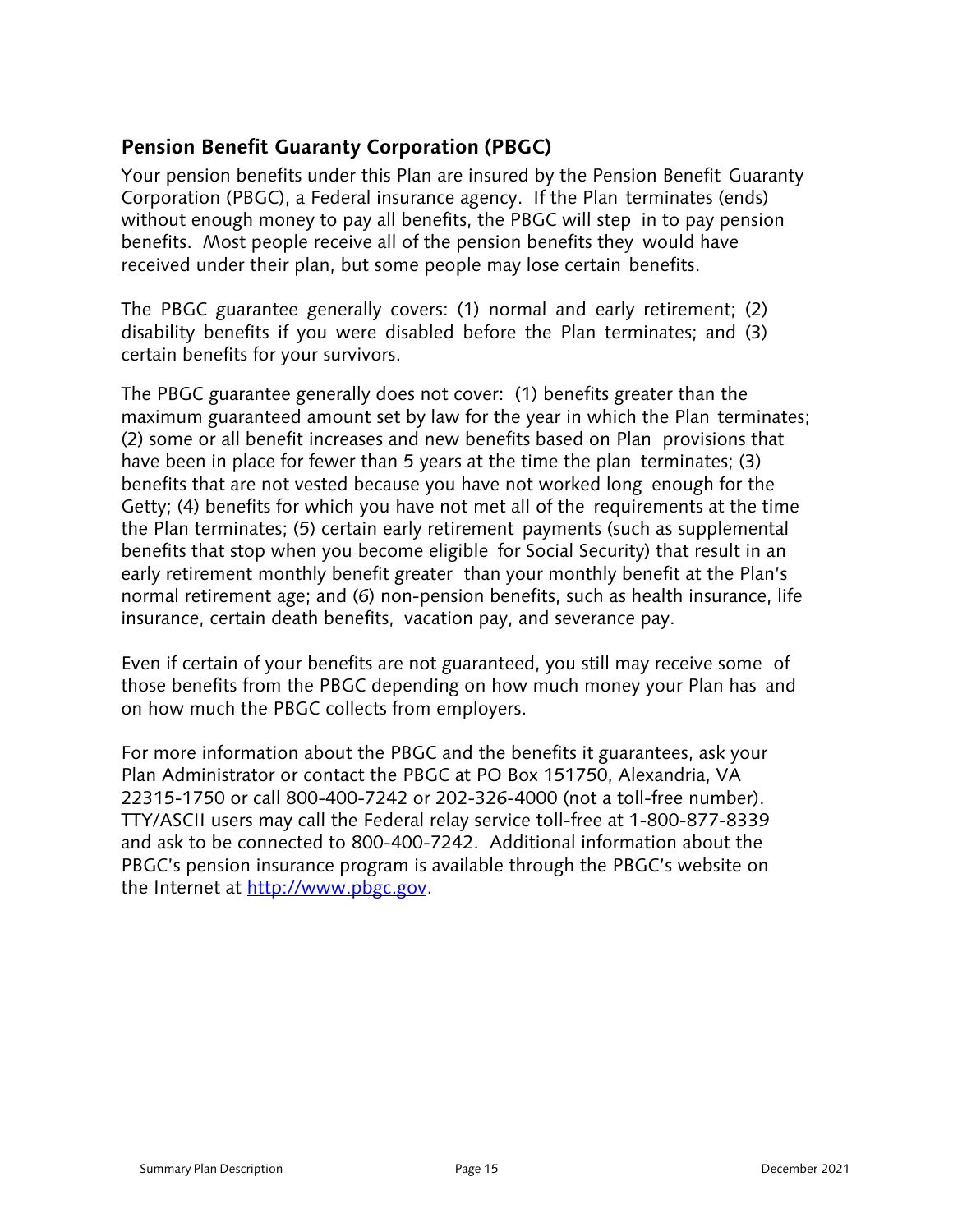## **OTHER IMPORTANT INFORMATION**

|                                        | <b>Retirement Plan</b>                                                                                                                                                                                                                                                                                                                          |
|----------------------------------------|-------------------------------------------------------------------------------------------------------------------------------------------------------------------------------------------------------------------------------------------------------------------------------------------------------------------------------------------------|
| Official Plan Name                     | The J. Paul Getty Trust Retirement Plan                                                                                                                                                                                                                                                                                                         |
| Plan Document                          | This booklet is a summary plan description of the Retirement Plan. You should refer to the<br>official plan documents for more extensive information. If there are any conflicts between the<br>information summarized in this booklet and the official plan document, the plan document will<br>govern.                                        |
| Type of Plan                           | This Plan is a defined benefit plan, which means your benefit is based on a specific formula.                                                                                                                                                                                                                                                   |
| Employer<br>Identification #           | 95-1790021                                                                                                                                                                                                                                                                                                                                      |
| Plan Number                            | 001                                                                                                                                                                                                                                                                                                                                             |
| Plan Year                              | January 1 through December 31                                                                                                                                                                                                                                                                                                                   |
| Type of<br>Administration              | Records are maintained by the Plan Administrator, the J. Paul Getty Trust.                                                                                                                                                                                                                                                                      |
| Plan Administrator<br>of Legal Process | The J. Paul Getty Trust<br>Attn: Director, Human Resources<br>1200 Getty Center Drive, #400<br>Los Angeles, CA 90049-1681                                                                                                                                                                                                                       |
| Agent for Service of<br>Legal Process  | If for any reason you want to seek legal action against the Plan, you can serve legal process on<br>the Plan Administrator, the Plan Trustee and/or the agent for this process. The agent for legal<br>process is:<br>The J. Paul Getty Trust<br>Attn: Director, Human Resources<br>1200 Getty Center Drive, #400<br>Los Angeles, CA 90049-1681 |
| Type or Source of<br>Funding           | The plan benefits are funded by contributions made by the Getty to a trust fund.                                                                                                                                                                                                                                                                |
| Requests for<br>Information            | If you have any questions about your benefit, please contact Getty Human Resources. All requests,<br>appeals, elections and other communications should be in writing and should be hand delivered or<br>sent by certified mail to Getty Human Resources.                                                                                       |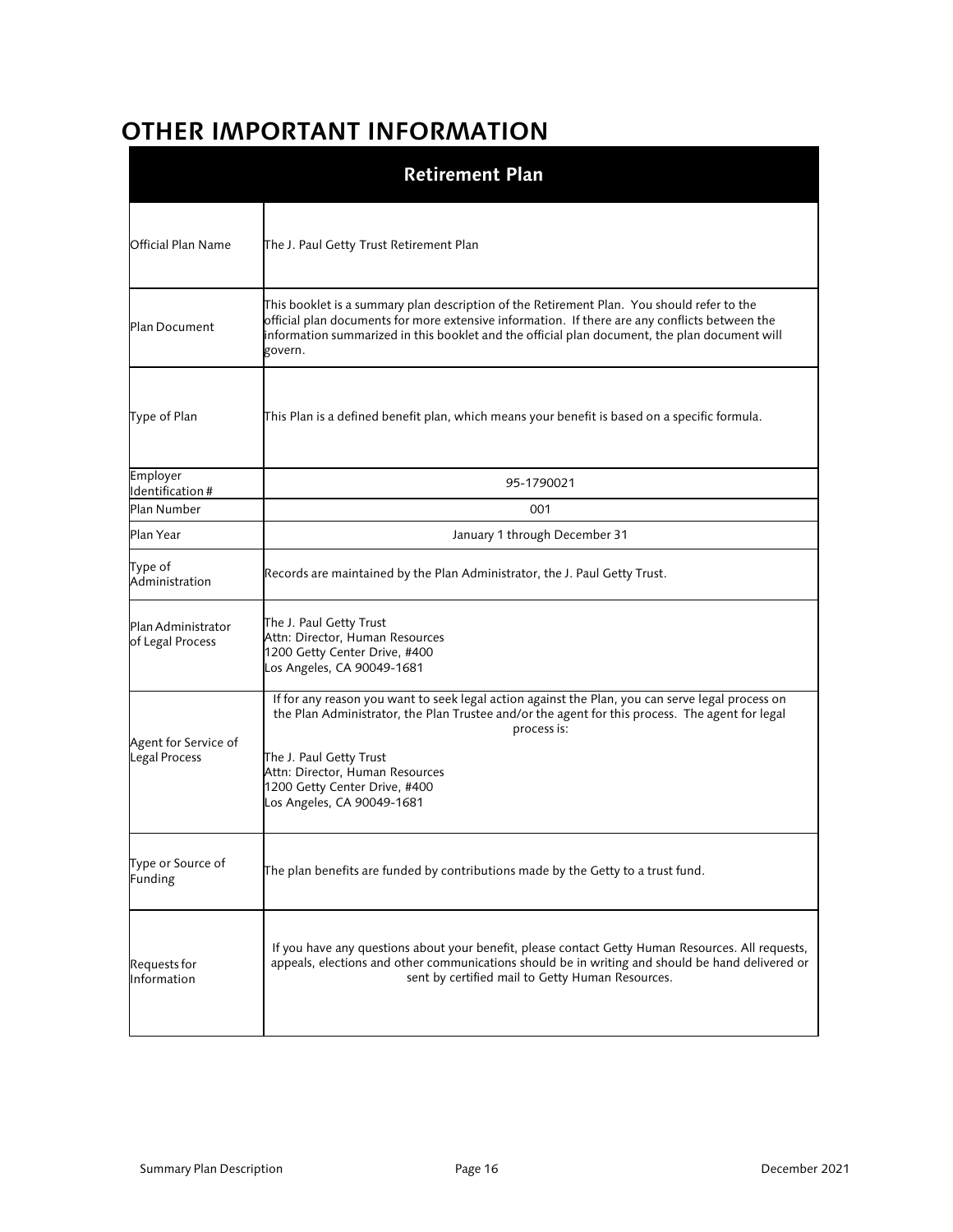|                         | <b>Retirement Plan</b>                                                                                                                                                                                                                                                                                                                                                                                                                                                                                                                                                                                                                                                                                                                          |
|-------------------------|-------------------------------------------------------------------------------------------------------------------------------------------------------------------------------------------------------------------------------------------------------------------------------------------------------------------------------------------------------------------------------------------------------------------------------------------------------------------------------------------------------------------------------------------------------------------------------------------------------------------------------------------------------------------------------------------------------------------------------------------------|
| <b>Plan Trustee</b>     | State Street Global Advisors<br>P.O. Box 1389 Boston, MA 02104-1389<br>617.985.1444                                                                                                                                                                                                                                                                                                                                                                                                                                                                                                                                                                                                                                                             |
| Retirement<br>Committee | The Retirement Committee is appointed by the J. Paul Getty Trust Board of Trustees   to assist in<br>the administration of the plans. The Committee members are not paid to serve on the<br>Committee<br>The Committee establishes all the rules and regulations necessary for efficient plan<br>administration. The Committee may change the terms, conditions or benefits of each plan by<br>amendment. Any amendment to a plan approved by the Committee cannot increase the cost<br>to the Getty. The Committee is solely responsible for answering questions, deciding how to<br>interpret the plan, determining how plan provisions should be applied and reviewing claims.<br>The Committee's decisions are generally final and binding. |

## **YOUR RIGHTS AS A PLAN MEMBER**

As a participant in the J. Paul Getty Trust Retirement Plan, you have certain rights and protections under the Employee Retirement Income Security Act of 1974 (ERISA). ERISA provides that all plan participants shall be entitled to:

## **Receive Information About Your Plan and Benefits**

- Examine, without charge, at the Plan Administrator's office and at other specified locations all documents governing the applicable plan, including insurance contracts, and a copy of the latest annual report (Form 5500 Series) filed by the applicable plan with the U.S. Department of Labor and available at the Public Disclosure Room of the Employee Benefits Security Administration.
- Obtain, upon written request to the Plan Administrator, copies of documents governing the operation of the applicable plan, including insurance contracts, copies of the latest annual report (Form 5500 Series), and updated Summary Plan Description. The Plan Administrator may make a reasonable charge for the copies.
- Receive a summary of the applicable plan's annual financial report. The Plan Administrator is required by law to furnish each participant with a copy of this summary annual report.
- Obtain a statement telling you whether you have a right to receive a pension benefit at normal retirement age and if so, what your benefits would be at normal retirement age if you stop working under the plan now. If you do not have a right to a pension, the statement will tell you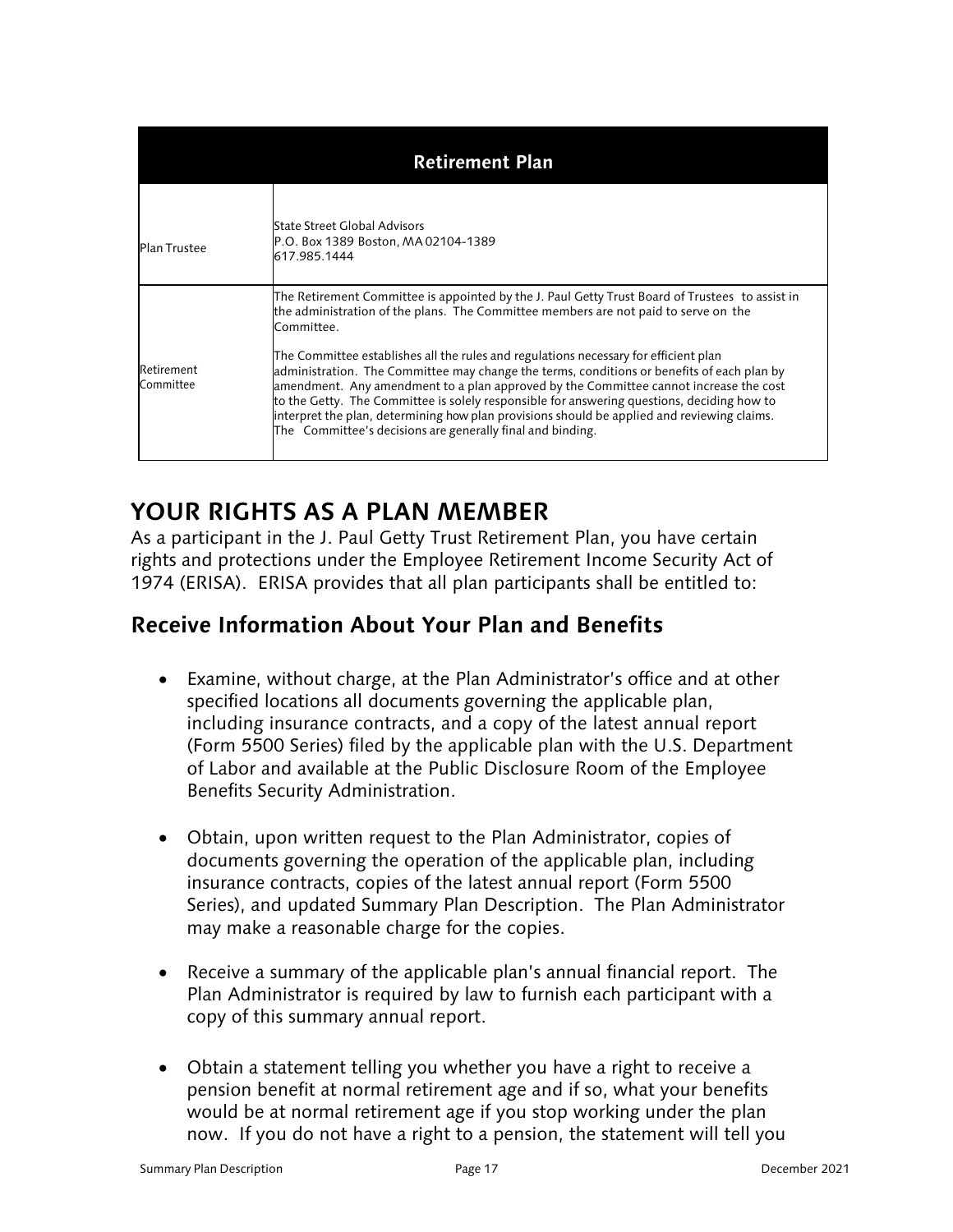how many more years you have to work to get a right to a pension. This statement must be requested in writing and is not required to be given more than once every twelve (12) months. The plan must provide the statement free of charge.

## **Prudent Actions by Plan Fiduciaries**

In addition to creating rights for plan participants, ERISA imposes duties upon the people who are responsible for the operation of the applicable employee benefit plan. The people who operate the plan, called "fiduciaries" of the plan, have a duty to do so prudently and in the interest of you and other plan participants and beneficiaries.

No one, including your employer or any other person, may fire you or otherwise discriminate against you in any way to prevent you from obtaining a benefit or exercising your rights under ERISA.

## **Enforce Your Rights**

If your claim for a pension benefit is denied or ignored, in whole or in part, you have a right to know why this was done, to obtain copies of documents relating to the decision without charge, and to appeal any denial, all within certain time schedules. You must receive a written explanation of the reason for the denial. You have the right to have the Plan Administrator review and reconsider your claim.

Under ERISA, there are steps you can take to enforce the above rights. For instance, if you request a copy of plan documents or the latest annual report from the plan and do not receive them within 30 days, you may file suit in a Federal court. In such a case, the court may require the Plan Administrator to provide the materials and pay you up to \$110 a day until you receive the materials, unless the materials were not sent because of reasons beyond the control of the administrator. If you have a claim for benefits which is denied or ignored, in whole or in part, you may file suit in a state or Federal court. In addition, if you disagree with the plan's decision or lack thereof concerning the qualified status of a domestic relations order, you may file suit in Federal court. If it should happen that plan fiduciaries misuse the plan's money, or if you are discriminated against for asserting your rights, you may seek assistance from the U.S. Department of Labor or you may file suit in a Federal court. The court will decide who should pay court costs and legal fees. If you are successful, the court may order the person you have sued to pay these costs and fees. If you lose, the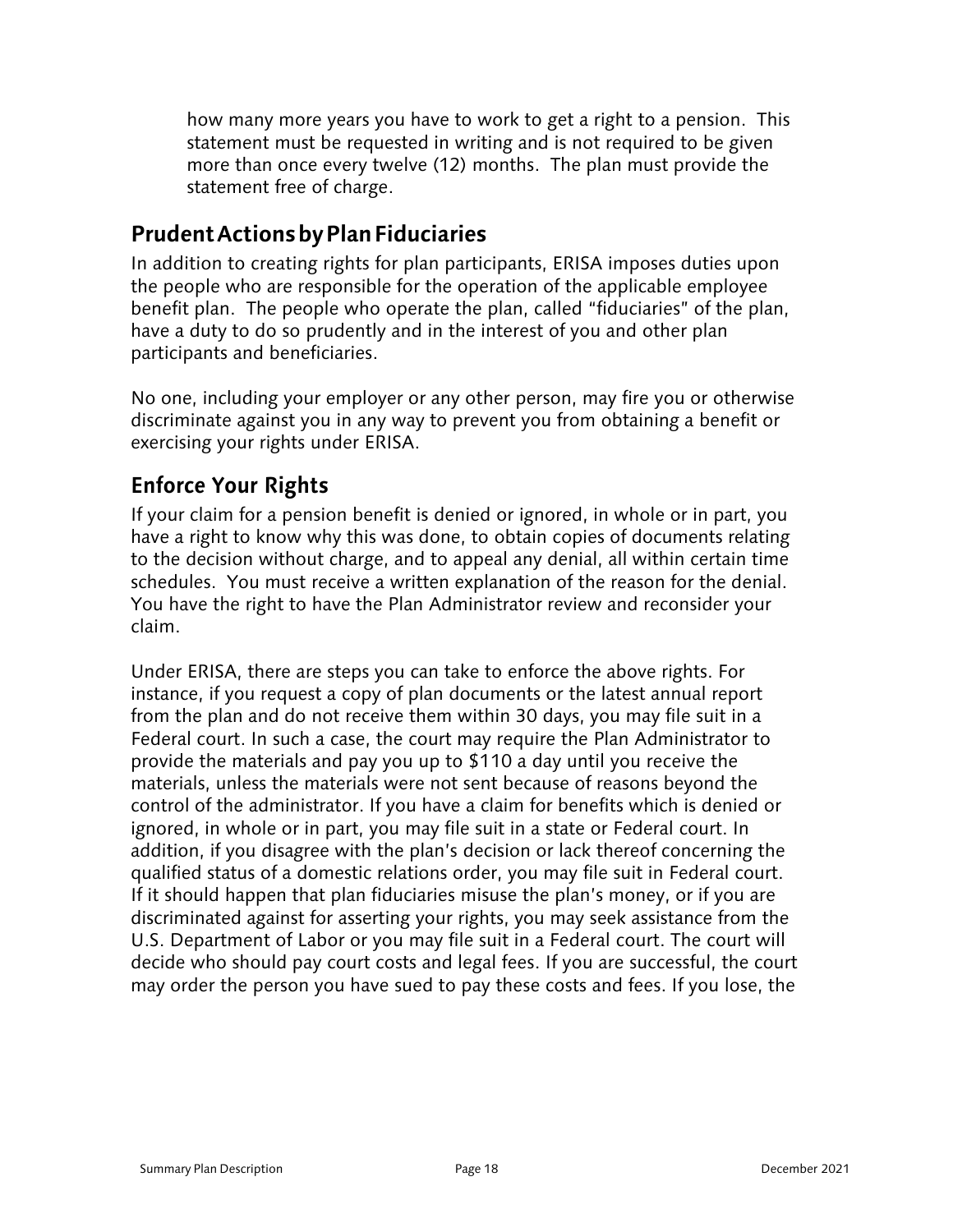court may order you to pay these costs and fees, for example, if it finds your claim is frivolous.

## **If You Have Questions**

If you have any questions about your benefits under the plans, you should contact the Plan Administrator. If you have any questions about your rights under ERISA, or if you need assistance in obtaining documents from the Plan Administrator, you should contact the nearest office of Employee Benefits Security Administration, U.S. Department of Labor, listed in your telephone directory or the Division of Technical Assistance and Inquiries, Employee Benefits Security Administration, U.S. Department of Labor, 200 Constitution Avenue, N.W., Washington, D.C. 20210. You may also obtain certain publications about your rights and responsibilities under ERISA by calling the publications hotline of the Employee Benefits Security Administration.

## **Claims Procedures**

These procedures for filing and reviewing claims have been established under The J. Paul Getty Trust Retirement Plan ("Plan") and are intended to comply with Section 503 of the Employee Retirement Income Security Act of 1974, as amended ("ERISA"), and the related Department of Labor Regulations.

They are effective for claims made under the Plan on or after January 1, 2002. The "Plan Administrator" has delegated the responsibility for reviewing and resolving claims to certain individuals as described more fully below. The term "Plan Administrator" shall refer to the committee appointed by the Board of Trustees of the J. Paul Getty Trust to serve as Plan Administrator.

Any employee or former employee of the J. Paul Getty Trust, or any person claiming to be a beneficiary of such person or an "alternate payee" named in a qualified domestic relations order with respect to such person, may request a benefit payment from a Plan; request a resolution of a disputed amount of benefit payment from a Plan; or request a resolution of a dispute as to whether the person is entitled to the particular form of benefit payment under a Plan.

You may also request a complete copy of the Claims Procedures without charge by sending an email to **HR**@getty.edu or by calling 310.440.6523.

## **Legal Process**

If it should become necessary for you or your beneficiary to take legal action against the J. Paul Getty Trust over the terms of the plan or your rights under ERISA, legal process should be served to the J. Paul Getty Trust at the address and phone number listed under "Other Important Information" on page 16.